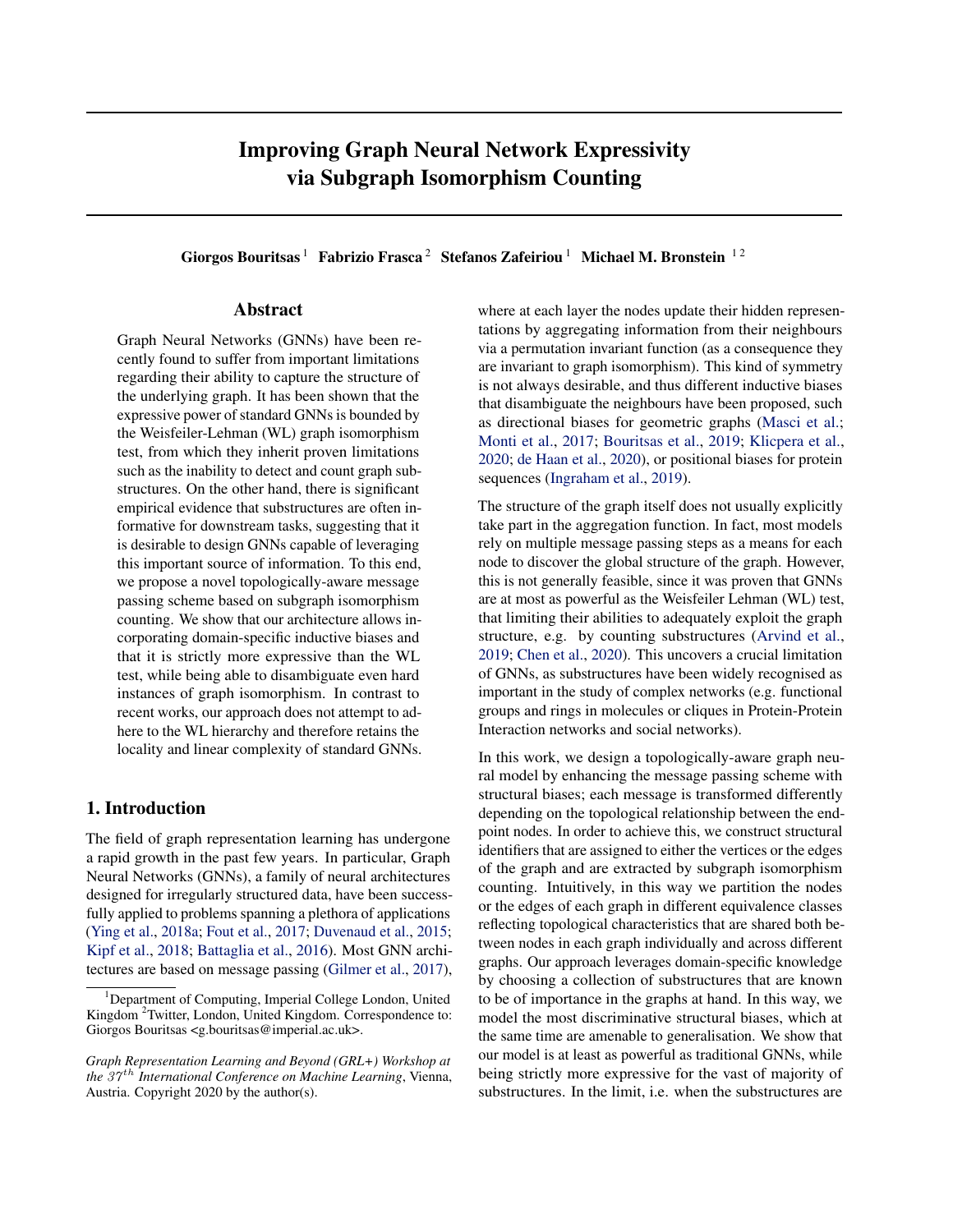<span id="page-1-0"></span>allowed to be the size of the graph, our model can yield a unique representation for every isomorphism class and is thus universal.

#### 2. Preliminaries

Let  $G = (\mathcal{V}_G, \mathcal{E}_G)$  be a graph with vertex set  $\mathcal{V}_G$  and undirected edge set  $\mathcal{E}_G$ . A subgraph  $G_S = (\mathcal{V}_{G_S}, \mathcal{E}_{G_S})$ of G is any graph with  $V_{G_S} \subseteq V_G$ ,  $\mathcal{E}_{G_S} \subseteq \mathcal{E}_G$ . When  $\mathcal{E}_{G_S}$  includes all the edges of G with endpoints in  $\mathcal{V}_{G_S}$ , i.e.  $\mathcal{E}_{G_S} = \{(v, u) \in \mathcal{E} : v, u \in \mathcal{V}_{G_S}\}$ , the subgraph is said to be *induced*.

Isomorphisms Two graphs G, H are *isomorphic* (denoted  $H \simeq G$ ), if there exists an adjacency-preserving bijective mapping (*isomorphism*)  $f : \mathcal{V}_G : \rightarrow \mathcal{V}_H$ , i.e.,  $(v, u) \in \mathcal{E}_G$  iff  $(f(v), f(u)) \in \mathcal{E}_H$ . Given some small graph H, the *subgraph isomorphism* problem amounts to finding a subgraph  $G_S$  of G such that  $G_S \simeq H$ . An *automorphism* of  $H$  is an isomorphism that maps  $H$  onto itself. The set of all the unique automorphisms form the *automorphism group* of the graph, denoted as  $Aut(H)$  containing all the possible symmetries of the graph. The automorphism group yields a partition of the vertices into disjoint subsets of  $V_H$  called *orbits*. Intuitively, this concept allows us to group the vertices based on their *structural roles*, e.g. the end vertices of a path, or all the vertices of a cycle (see Figure 1). Formally, the orbit of a vertex  $v \in V_H$  is the set of vertices to which it can be mapped via an automorphism:  $Orb(v) = {u \in \mathcal{V}_H : \exists g \in Aut(H) \text{ s.t. } g(u) = v}, \text{ and}$ the set of all orbits  $H \setminus \text{Aut}(H) = \{ \text{Orb}(v) : v \in V_H \}$  is usually called the *quotient* of the automorphism when it acts on the graph  $H$ . We are interested in the unique elements of this set that we will denote as  $\{O_{H,1}^V, O_{H,2}^V, \ldots, O_{H,d_H}^V\}$ , where  $d_H$  is the cardinality of the quotient.

Analogously, we define edge structural roles via *edge automorphisms*, i.e. bijective mappings from the edge set onto itself, that preserve edge adjacency (two edges are adjacent if they share a common endpoint). In particular, every vertex automorphism  $g$  induces an edge automorphism by mapping each edge  $\{u, v\}$  to  $\{g(u), g(v)\}$ .<sup>1</sup> In the same way as before we construct the edge automorphism group, from which we deduce the partition of the edge set in *edge orbits*  $\{O_{H,1}^E, O_{H,2}^E, \ldots, O_{H,d_H}^E\}.$ 

## 3. Graph Substructure Networks

Complex networks consist of nodes (or edges) with repeated structural roles. Thus, it is natural for a neural network to



Figure 1: *Node* (left) and *edge* (right) subgraph counting for a 3-cycle and a 3-path, w.r.t the blue node and the blue edge, respectively. Different colors depict orbits.

treat them in a similar manner, akin to weight sharing between local patches in CNNs for images [\(LeCun et al.,](#page-5-0) [1989\)](#page-5-0) or positional encodings in language models for sequential data [\(Sukhbaatar et al.,](#page-7-0) [2015;](#page-7-0) [Gehring et al.,](#page-5-0) [2017;](#page-5-0) [Vaswani](#page-7-0) [et al.,](#page-7-0) [2017\)](#page-7-0).

However, contrary to Euclidean domains, e.g. regular 2D and 1D grids, the diversity in the topology of such networks prohibits modelling each structural role independently (that would require a large amount of training data). To address this, we suggest a simplification where nodes are described by *vertex invariants*, features that are invariant to isomorphism but also possibly shared between different roles.

Such invariants are naturally extracted by GNNs themselves, but it can be argued that they might be oversimplified, as nodes will be blind to the existence of e.g. triangles or larger cycles in their neighbourhoods [\(Chen et al.,](#page-4-0) [2020;](#page-4-0) [Arvind](#page-4-0) [et al.,](#page-4-0) [2019\)](#page-4-0). Hence, we extend GNNs towards a stronger invariant that captures richer topological properties. We observe that the neighborhood of each node can be partially described by its substructures, thus by counting their appearances, one obtains an approximate characterisation of the node's structural role. This information can be subsequently passed to a GNN and act in a complementary manner.

**Structural features** Let  $\mathcal{H} = \{H_1, H_2 \dots H_K\}$  be a set of small (connected) graphs, for example cycles of fixed length or cliques. For each graph  $H \in \mathcal{H}$ , we first find its isomorphic subgraphs in  $G$ ; let  $f$  be a subgraph isomorphism between H and  $G_S$ . For each node  $v \in V_{G_S}$ , we infer its role w.r.t  $H$  by obtaining the orbit of its mapping  $f(v)$  in H,  $Orb<sub>H</sub>(f(v))$ . By counting all the possible appearances of  $Orb_H(f(v))$  in v, we obtain the *structural feature*  $\mathbf{x}_H^V(v)$  of v, defined as follows:

$$
x_{H,i}^V(v) = \frac{|\{G_S \simeq H : v \in \mathcal{V}_{G_S} \text{ s.t. } f(v) \in O_{H,i}^V\}|}{|\text{Aut}(H)|}, \quad (1)
$$

where  $i = 1, \ldots, d_H$ . We divide the counts by the number of the automorphisms of  $H$ , since for every matched subgraph  $G_S$  there will always be  $|\text{Aut}(H)|$  different ways to map it to  $H$ , thus these repetitions will be uninformative. By combining the counts from different substructures in  $H$  and different orbits, we obtain the feature vector

<sup>&</sup>lt;sup>1</sup>Note that the edge automorphism group is larger than that of induced automorphisms, but strictly larger only for 3 trivial cases [\(Whitney,](#page-7-0) [1932\)](#page-7-0). However, induced automorphisms provide a more natural way to express structural roles.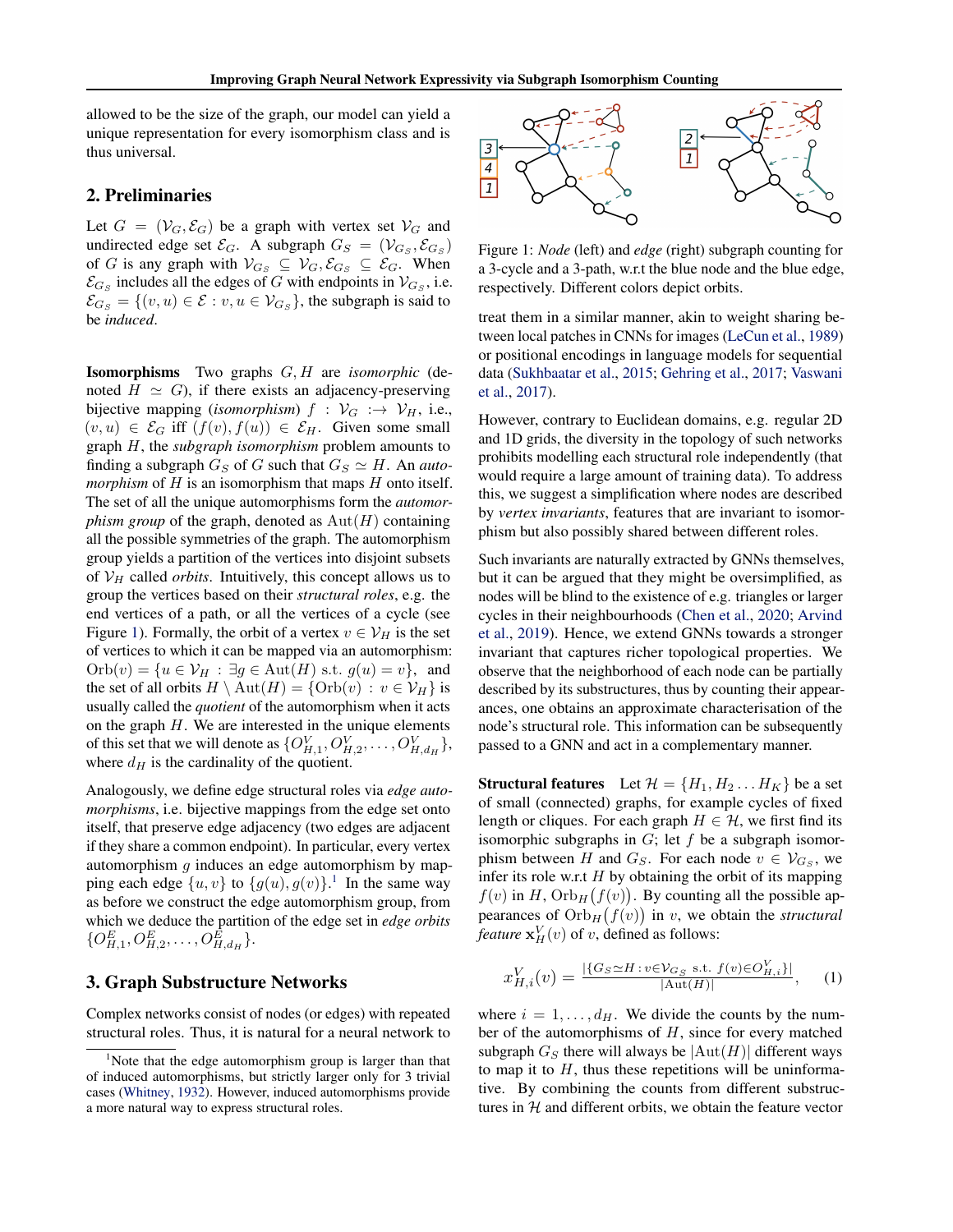

Figure 2: (Left) *Decalin* and *Bicyclopentyl*: non-isomorphic molecular graphs than can be distinguished by GSN, but not by 1-WL [\(Sato,](#page-6-0) [2020\)](#page-6-0). (Right) *Rook's 4x4 graph* and the *Shrikhande graph*: the smallest pair of SR non-isomorphic graphs with the same parameters SR(16,6,2,2). GSN can distinguish them with 4-clique counts, while 2-FWL fails.

$$
\mathbf{x}_v^V = [\mathbf{x}_{H_1}^V(v), \dots, \mathbf{x}_{H_K}^V(v)] \in \mathbb{N}^{D \times 1}, D = \sum_{H \in \mathcal{H}} d_{H_i}.
$$

Similarly, we define *edge structural features*  $\mathbf{x}_{H,i}^E({u, v})$ by counting occurrences of edge automorphism orbits:

$$
x_{H,i}^{E}(\{u,v\}) = \frac{|\{G_S \simeq H : \{u,v\} \in \mathcal{E}_{G_S} \text{ s.t. } \{f(u), f(v)\} \in O_{H,i}^{E}|}{|\text{Aut}(H)|},
$$
\n(2)

and the combined edge features  $\mathbf{x}_{\{u,v\}}^E = [\mathbf{x}_{H_1}^E(\{u,v\}), \dots, \mathbf{x}_{H_K}^E(\{u,v\})].$  An example of counting features is illustrated in Figure [1.](#page-1-0)

Structure-aware message passing The key building block of our architecture is the graph substructure layer, defined in a general manner as a Message Passing Neural Network (MPNN) [\(Gilmer et al.,](#page-5-0) [2017\)](#page-5-0), where now the messages from the neighbouring nodes also contain the structural information. In particular, each node  $v$  updates its state  $h_v^t$  by combining its previous state with the aggregated messages:  $\mathbf{h}_v^{t+1} = \text{UP}^{\overline{t}+1}(\mathbf{h}_v^t, \text{MSG}^{t+1}(v))$ , where the  $UP^{t+1}$  function is a neural network (MLP) and the message aggregation is a summation of features transformed by an MLP  $M^{t+1}$  as follows:

$$
\begin{aligned} \text{MSG}^{t+1}(v) &= \sum_{u \in \mathcal{N}(v)} M^{t+1} \left( \mathbf{h}_v^t, \mathbf{h}_u^t, \mathbf{x}_v^V, \mathbf{x}_u^V, \mathbf{e}_{\{u, v\}} \right) \\ \text{MSG}^{t+1}(v) &= \sum_{u \in \mathcal{N}(v)} M^{t+1} \left( \mathbf{h}_v^t, \mathbf{h}_u^t, \mathbf{x}_{\{u, v\}}^E, \mathbf{e}_{\{u, v\}} \right), \end{aligned} \tag{3}
$$

where the two variants, named GSN-v and GSN-e, correspond to vertex- or edge-counts, respectively, and  $e_{\{u,v\}}$ denotes edge features.

How powerful are GSNs? We now turn to the expressive power of GSNs in comparison to the classical WL graph isomorphism tests (description of the WL hierarchy and proofs are provided in the supplementary material).

Proposition 3.1. *GSNs are at least as powerful as MPNNs and the 1-WL test.*

Furthermore, we can state that GSNs have the capacity to learn functions that traditional MPNNs cannot learn. The following observation derives directly from the analysis of the counting abilities of the 1-WL test [\(Arvind et al.,](#page-4-0) [2019\)](#page-4-0) and its extension to MPNNs [\(Chen et al.,](#page-4-0) [2020\)](#page-4-0).

Proposition 3.2. *GSNs are strictly more powerful than MPNNs and the 1-WL test when* H *is any induced subgraph except from single edges and single nodes, or any not necessarily induced subgraph except from star graphs of any size.*

Although our method does not attempt to align with the WL hierarchy, we observe that it has the capacity to distinguish graphs where the 2-Folklore Weisfeiler-Lehman (2-FWL) [\(Maron et al.,](#page-6-0) [2019a\)](#page-6-0) fails, which can be stated as:

#### Proposition 3.3. *2-FWL is not stronger than GSN.*

It is sufficient to find an example of two non-isomorphic graphs that are distinguishable by GSN but not 2-FWL, for which purpose we consider the *Strongly Regular (SR)* graph family: A  $SR(n,d,\lambda,\mu)$ -graph is a regular graph with  $n$  nodes and degree  $d$ , where every two adjacent vertices have always  $\lambda$  mutual neighbours, while every two nonadjacent vertices have always  $\mu$  mutual neighbours. The graphs in Figure 2 (right) are examples of non-isomorphic strongly regular graphs, on which 2-FWL (and thus 1-WL) is known to fail [\(Arvind et al.,](#page-4-0) [2019\)](#page-4-0). On the other hand, the examples of Figure 2 can be distinguished by a GSN by e.g. counting 4-cliques: there is at least one in Rook's 4x4 graph contrary to the Shrikhande graph that has none.

In Section [4,](#page-3-0) we empirically show that small-sized substructures are usually adequate to tell these graphs apart. Although it is not clear if there exists a certain substructure collection that results in GSNs that align with the WL hierarchy, we stress that this is not a necessary condition in order to design more powerful GNNs. In particular, the advantages offered by k-WL might not be able to outweigh the disadvantage of the larger complexity introduced. For example, a 2-FWL equivalent GNN will still fail to count 4-cliques or 8-cycles [\(Fürer,](#page-5-0) [2017;](#page-5-0) [Arvind et al.,](#page-4-0) [2019\)](#page-4-0).

How large should the substructures be? As of today, we are not aware of any results in graph theory that can guarantee the reconstruction of a graph from a smaller collection of its subgraphs. In fact, the Reconstruction Conjecture [\(Kelly et al.,](#page-5-0) [1957;](#page-5-0) [Ulam,](#page-7-0) [1960\)](#page-7-0), states that a graph with size  $n > 3$  can be reconstructed from its vertex-deleted subgraphs, which in our case amounts to using all the substructures of size  $k = n-1$ . Therefore, if the Reconstruction Conjecture holds, GSN can distinguish all non-isomorphic graphs when using substructures of size  $k = n - 1$ . However, the Reconstruction Conjecture has only been proven for  $n \leq 11$  [\(McKay,](#page-6-0) [1997\)](#page-6-0) and still remains open for larger graphs, while to the best of our knowledge, there is no similar hypothesis for smaller values of  $k$ . We hypothesise that for ML tasks, small structures of size  $k = \mathcal{O}(1)$  are practically sufficient. This is validated by the experiments where strong empirical performance is observed for small and relatively frequent subgraph structures.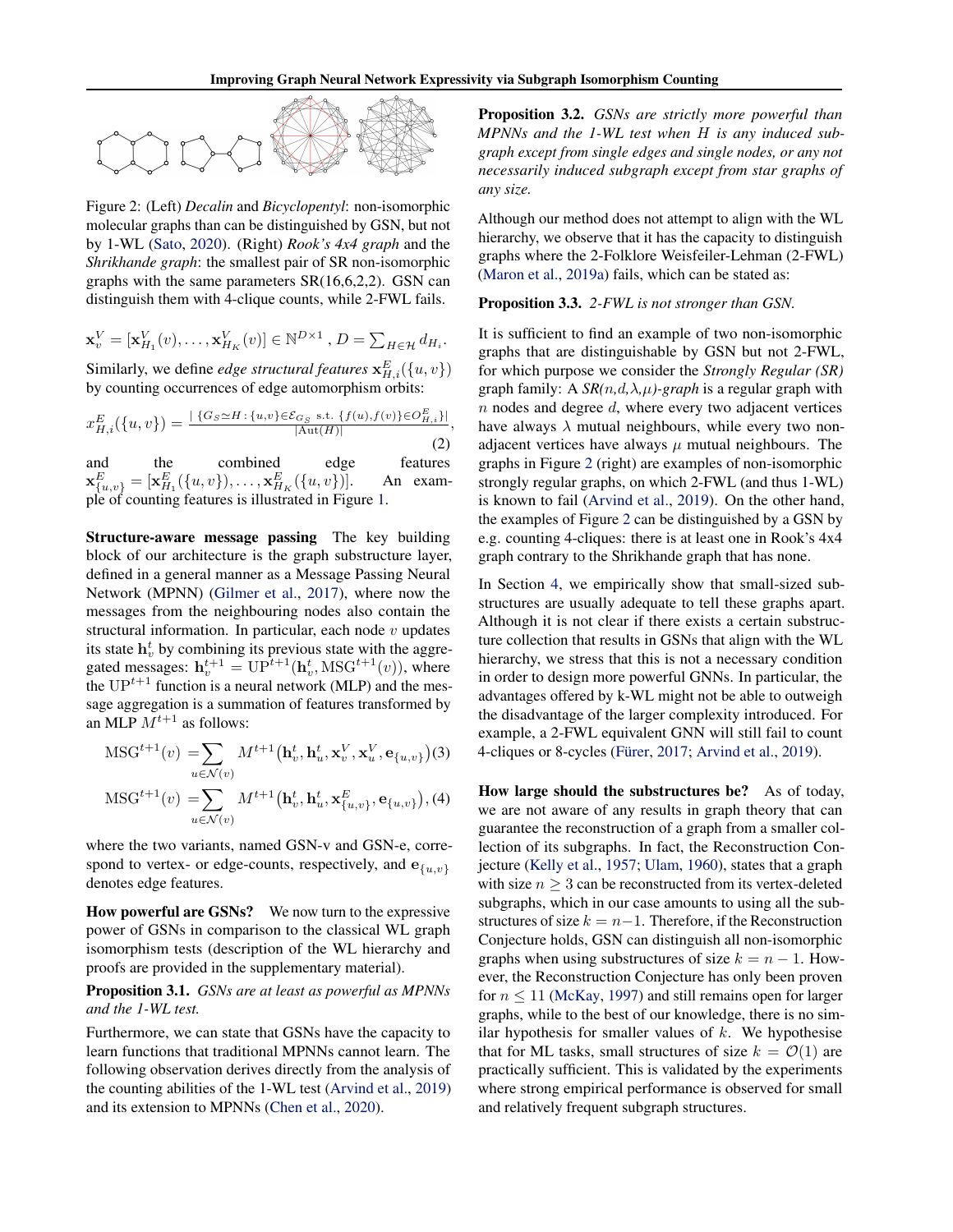<span id="page-3-0"></span>

| Table 1: Graph classification accuracy on various social and biological networks from the TUD Datasets collection. The top |  |
|----------------------------------------------------------------------------------------------------------------------------|--|
| three performance scores are highlighted as: First, Second, Third. For GSN, we show the best performing substructure       |  |
| collection. * denotes Graph Kernel methods.                                                                                |  |

| Dataset                                  | <b>MUTAG</b>    | <b>PTC</b>     | Proteins        | NCI1           | Collab         | $IMDB-B$       | IMDB-M         |
|------------------------------------------|-----------------|----------------|-----------------|----------------|----------------|----------------|----------------|
| $GK^*$ (k=3) (Shervashidze et al., 2009) | $81.4 \pm 1.7$  | $55.7 \pm 0.5$ | $71.4 \pm 0.31$ | $62.5 \pm 0.3$ | N/A            | N/A            | N/A            |
| WL kernel* (Shervashidze et al., 2011)   | $90.4 \pm 5.7$  | $59.9 \pm 4.3$ | $75.0 \pm 3.1$  | $86.0 + 1.8$   | $78.9 + 1.9$   | $73.8 + 3.9$   | $50.9 \pm 3.8$ |
| $GNTK^*$ (Du et al., 2019a)              | $90.0 \pm 8.5$  | $67.9 \pm 6.9$ | $75.6 \pm 4.2$  | $84.2 + 1.5$   | $83.6 \pm 1.0$ | $76.9 + 3.6$   | $52.8 \pm 4.6$ |
| DGCNN (Zhang et al., 2018)               | $85.8 \pm 1.8$  | $58.6 \pm 2.5$ | $75.5 \pm 0.9$  | $74.4 \pm 0.5$ | $73.8 \pm 0.5$ | $70.0 \pm 0.9$ | $47.8 \pm 0.9$ |
| IGN (Maron et al., 2019b)                | $83.9 \pm 13.0$ | $58.5 \pm 6.9$ | $76.6 \pm 5.5$  | $74.3 \pm 2.7$ | $78.3 \pm 2.5$ | $72.0 + 5.5$   | $48.7 \pm 3.4$ |
| GIN (Xu et al., 2019)                    | $89.4 \pm 5.6$  | $64.6 \pm 7.0$ | $76.2 \pm 2.8$  | $82.7 + 1.7$   | $80.2 \pm 1.9$ | $75.1 \pm 5.1$ | $52.3 \pm 2.8$ |
| PPGNs (Maron et al., 2019a)              | $90.6 \pm 8.7$  | $66.2 \pm 6.6$ | $77.2 \pm 4.7$  | $83.2 \pm 1.1$ | $81.4 \pm 1.4$ | $73.0 \pm 5.8$ | $50.5 \pm 3.6$ |
| GSN-e                                    | $90.6 \pm 7.5$  | $68.2 + 7.2$   | $76.6 \pm 5.0$  | $83.5 + 2.3$   | $85.5 + 1.2$   | $77.8 \pm 3.3$ | $54.3 + 3.3$   |
|                                          | 6 (cycles)      | $6$ (cycles)   | 4 (cliques)     | 15 (cycles)    | 3 (triangles)  | 5 (cliques)    | 5 (cliques)    |
| $GSN-v$                                  | $92.2 + 7.5$    | $67.4 \pm 5.7$ | $74.6 \pm 5.0$  | $83.5 \pm 2.0$ | $82.7 + 1.5$   | $76.8 \pm 2.0$ | $52.6 \pm 3.6$ |
|                                          | 12 (cycles)     | $10$ (cycles)  | 4 (cliques)     | 3 (triangles)  | 3 (triangles)  | 4 (cliques)    | 3 (triangles)  |

#### 4. Experimental Evaluation

We evaluate GSN on synthetic and real-world datasets. Depending on the dataset domain we experiment with different substructure families (*cycles*, *paths* and *cliques*) and maximum substructure size  $(k)$ . Please refer to the supplementary materials for additional details on the experimental setup.

Strongly Regular graphs We tested the ability of GSNs to decide if two graphs are non-isomorphic. We use a collection of Strongly Regular graphs<sup>2</sup> with up to 35 nodes and attempt to disambiguate pairs with same number of nodes (for different sizes the problem becomes trivial). At this stage we are only interested in the bias of the architecture itself, we thus use GSN with random weights to compute graph representations. Two graphs are deemed isomorphic if the Euclidean distance of their representations is smaller than a predefined threshold  $\epsilon$ . Figure 3 shows the failure percentage when using different induced subgraphs (*cycles*, *paths*, and *cliques*) of varying size k. While 1-WL and 2-FWL equivalent models mark 100% failure (as expected from theory), the number of failure cases of GSN decreases rapidly as we increase  $k$ ; cycles and paths of length 6 are enough to tell apart all the graphs in the dataset. Note that the performance of cliques saturates, possibly because the largest clique in our dataset has 5 nodes. We hypothesise GSN-e outperforms GSN-v because edge counts allow GSN to create a finer partition of the nodes in the graph.

TUD Datasets We use seven datasets from the TUD benchmark<sup>3</sup> from the domains of bioinformatics and social science. Table 1 lists all the methods evaluated with the split of [\(Zhang et al.,](#page-7-0) [2018\)](#page-7-0). We compare against various GNNs and Graph Kernels and our main GNN baselines are GIN [\(Xu et al.,](#page-7-0) [2019\)](#page-7-0) and PPGN [\(Maron et al.,](#page-6-0) [2019a\)](#page-6-0). We follow the same evaluation protocol of [\(Xu et al.,](#page-7-0) [2019\)](#page-7-0)



Figure 3: SR graphs isomorphism test. Different colours indicate different substructure sizes.

and perform model selection by tuning architecture and optimisation hyperparameters, and substructure related parameters: 1) k, 2) *motifs* (not necessarily induced subgraphs) against *graphlets* (induced subgraphs), following domain evidence: cycles for molecules, cliques for social networks. Our model obtains state-of-the art performance and outperforms all its GNN counterparts in the vast majority of the datasets, demonstrating strong generalisation capabilities in addition to its theoretically proven expressive power.

### 5. Conclusion

In this paper, we propose a novel way to design structureaware graph neural networks. Motivated by the limitations of traditional GNNs to grasp important topological properties of the graph, we formulate a message passing scheme enhanced with structural features that are extracted by counting the appearances of substructures. We show both theoretically and empirically that our construction leads to improved expressive power and attains state-of-the-art performance in real-world scenarios.

<sup>2</sup> <http://users.cecs.anu.edu.au/~bdm/data/graphs.html> 3 <https://chrsmrrs.github.io/datasets/>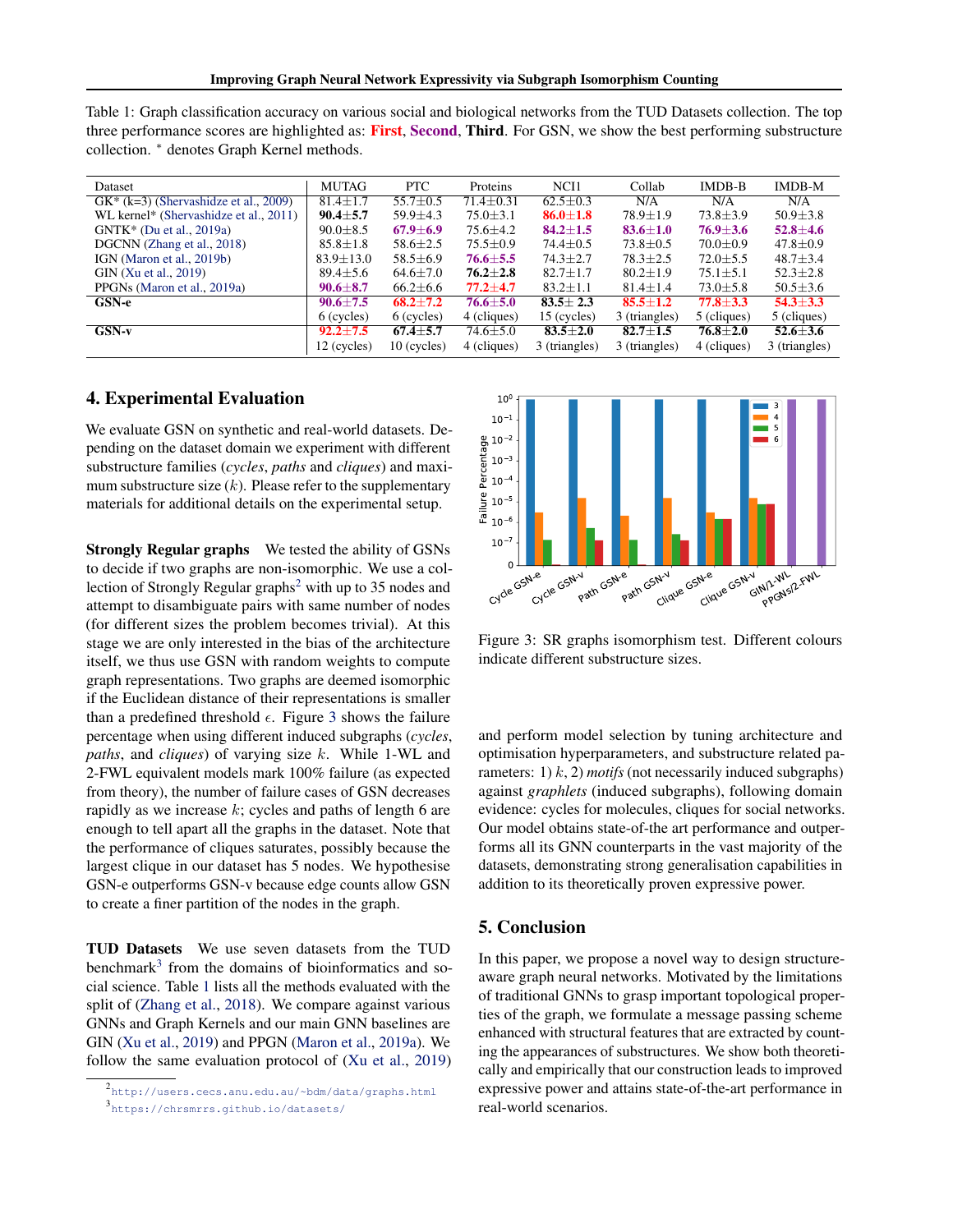## <span id="page-4-0"></span>References

- Allen-Zhu, Z., Li, Y., and Song, Z. A convergence theory for deep learning via over-parameterization. In Chaudhuri, K. and Salakhutdinov, R. (eds.), *International Conference on Machine Learning, ICML*, volume 97, pp. 242–252. PMLR, 2019.
- Angluin, D. Local and global properties in networks of processors. In *ACM Symposium on Theory of Computing (STOC)*, pp. 82–93, 1980.
- Arvind, V., Fuhlbrück, F., Köbler, J., and Verbitsky, O. On weisfeiler-leman invariance: Subgraph counts and related graph properties. In *Fundamentals of Computation Theory (FCT)*, 2019.
- Atwood, J. and Towsley, D. Diffusion-convolutional neural networks. In *Advances in Neural Information Processing Systems (NIPS)*, pp. 1993–2001, 2016.
- Babai, L., Erdos, P., and Selkow, S. M. Random graph isomorphism. *SIAM Journal on computing*, 9(3):628– 635, 1980.
- Battaglia, P., Pascanu, R., Lai, M., Rezende, D. J., et al. Interaction networks for learning about objects, relations and physics. In *Advances in Neural Information Processing systems (NIPS)*, pp. 4502–4510, 2016.
- Benson, A. R., Gleich, D. F., and Leskovec, J. Higher-order organization of complex networks. *Science*, 353(6295): 163–166, 2016.
- Biewald, L. Experiment tracking with weights and biases, 2020. URL <https://www.wandb.com/>. Software available from wandb.com.
- Bouritsas, G., Bokhnyak, S., Ploumpis, S., Bronstein, M., and Zafeiriou, S. Neural 3d morphable models: Spiral convolutional networks for 3d shape representation learning and generation. In *Proceedings of the IEEE International Conference on Computer Vision (ICCV)*, pp. 7213–7222, 2019.
- Cai, J., Fürer, M., and Immerman, N. An optimal lower bound on the number of variables for graph identifications. *Combinatorica*, 12(4):389–410, 1992.
- Chen, Z., Villar, S., Chen, L., and Bruna, J. On the equivalence between graph isomorphism testing and function approximation with gnns. In *Advances in Neural Information Processing Systems (NeurIPS)*, pp. 15868–15876, 2019.
- Chen, Z., Chen, L., Villar, S., and Bruna, J. Can graph neural networks count substructures? *arXiv preprint arXiv:2002.04025*, 2020.
- Costa, F. and De Grave, K. Fast neighborhood subgraph pairwise distance kernel. In *International Conference on Machine Learning (ICML)*, pp. 255–262, 2010.
- Dareddy, M. R., Das, M., and Yang, H. motif2vec: Motif aware node representation learning for heterogeneous networks. In *2019 IEEE International Conference on Big Data (Big Data)*, pp. 1052–1059, 2019.
- Dasoulas, G., Santos, L. D., Scaman, K., and Virmaux, A. Coloring graph neural networks for node disambiguation. In *International Joint Conference on Artificial Intelligence (IJCAI)*, 2020.
- de Haan, P., Weiler, M., Cohen, T., and Welling, M. Gauge equivariant mesh cnns: Anisotropic convolutions on geometric graphs. *arXiv preprint arXiv:2003.05425*, 2020.
- Dell, H., Grohe, M., and Rattan, G. Lovász meets weisfeiler and leman. In *International Colloquium on Automata, Languages, and Programming (ICALP)*, pp. 40:1–40:14, 2018.
- Deshpande, M., Kuramochi, M., Wale, N., and Karypis, G. Frequent substructure-based approaches for classifying chemical compounds. *IEEE Transactions on Knowledge and Data Engineering*, 17(8):1036–1050, 2005.
- Du, S. S., Hou, K., Salakhutdinov, R., Póczos, B., Wang, R., and Xu, K. Graph neural tangent kernel: Fusing graph neural networks with graph kernels. In *Advances in Neural Information Processing Systems (NeurIPS)*, pp. 5724–5734, 2019a.
- Du, S. S., Lee, J. D., Li, H., Wang, L., and Zhai, X. Gradient descent finds global minima of deep neural networks. In Chaudhuri, K. and Salakhutdinov, R. (eds.), *International Conference on Machine Learning, ICML*, volume 97, pp. 1675–1685. PMLR, 2019b.
- Duvenaud, D., Maclaurin, D., Aguilera-Iparraguirre, J., Gómez-Bombarelli, R., Hirzel, T., Aspuru-Guzik, A., and Adams, R. P. Convolutional networks on graphs for learning molecular fingerprints. In *Advances in Neural Information Processing Systems (NIPS)*, pp. 2224–2232, 2015.
- Fey, M. and Lenssen, J. E. Fast graph representation learning with pytorch geometric. *arXiv preprint arXiv:1903.02428*, 2019.
- Flam-Shepherd, D., Wu, T., Friederich, P., and Aspuru-Guzik, A. Neural message passing on high order paths. *Advances in Neural Information Processing Systems Workshops (NeurIPSW)*, 2020.
- Fout, A., Byrd, J., Shariat, B., and Ben-Hur, A. Protein interface prediction using graph convolutional networks.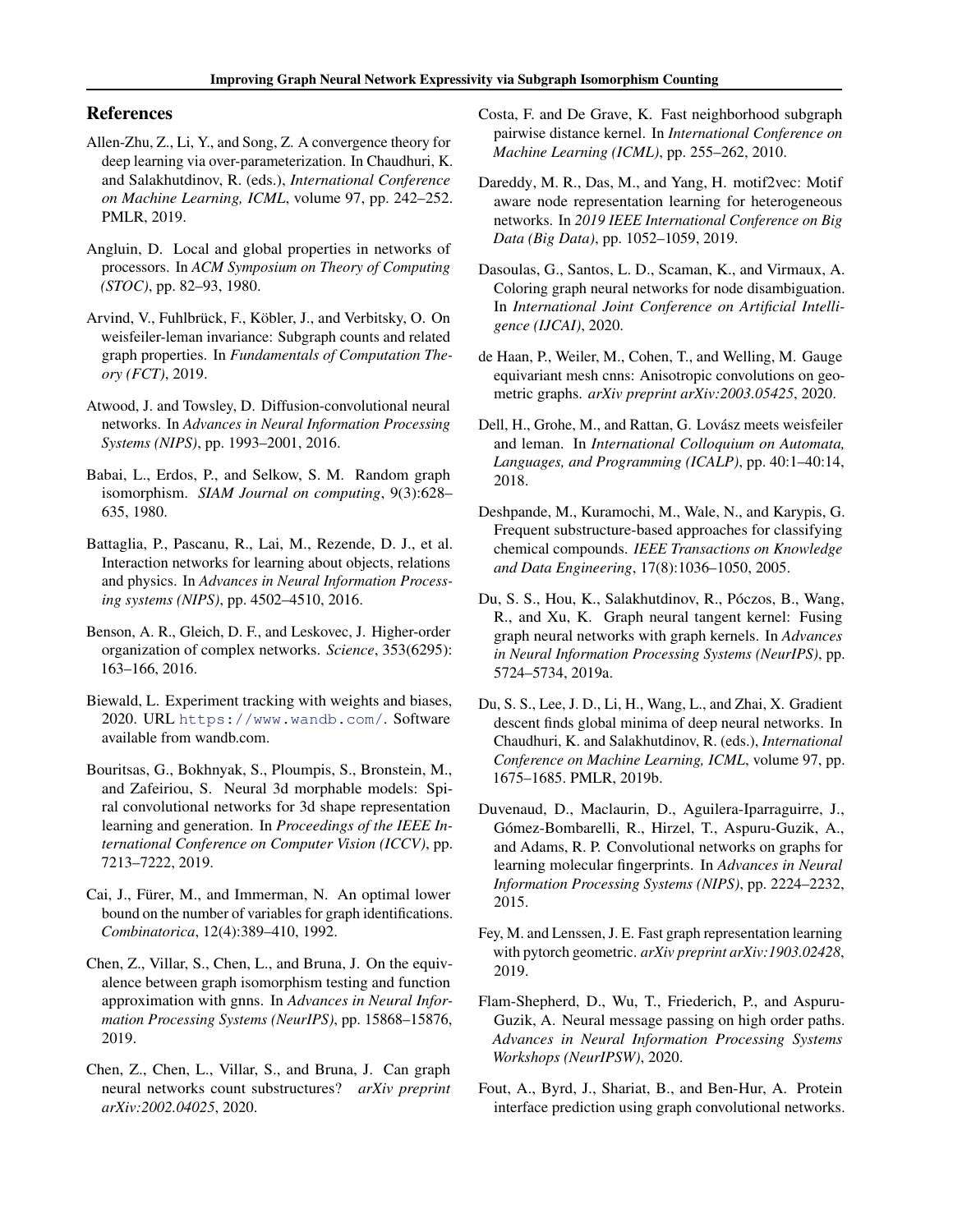<span id="page-5-0"></span>In *Advances in Neural Information Processing Systems (NIPS)*, pp. 6530–6539, 2017.

- Fürer, M. On the power of combinatorial and spectral invariants. *Linear algebra and its applications*, 2010.
- Fürer, M. On the combinatorial power of the weisfeilerlehman algorithm. In *International Conference on Algorithms and Complexity (CIAC)*, pp. 260–271, 2017.
- Gärtner, T., Flach, P. A., and Wrobel, S. On graph kernels: Hardness results and efficient alternatives. In Schölkopf, B. and Warmuth, M. K. (eds.), *Computational Learning Theory and Kernel Machines (COLT)*, volume 2777, pp. 129–143. Springer, 2003.
- Gehring, J., Auli, M., Grangier, D., Yarats, D., and Dauphin, Y. N. Convolutional sequence to sequence learning. In *International Conference on Machine Learning, (ICML)*, volume 70, pp. 1243–1252, 2017.
- Gilmer, J., Schoenholz, S. S., Riley, P. F., Vinyals, O., and Dahl, G. E. Neural message passing for quantum chemistry. In *International Conference on Machine Learning (ICML)*, pp. 1263–1272, 2017.
- Giscard, P., Kriege, N. M., and Wilson, R. C. A general purpose algorithm for counting simple cycles and simple paths of any length. *Algorithmica*, 81(7):2716–2737, 2019.
- Holland, P. W. and Leinhardt, S. Local structure in social networks. *Sociological methodology*, 7:1–45, 1976.
- Horváth, T., Gärtner, T., and Wrobel, S. Cyclic pattern kernels for predictive graph mining. In *ACM SIGKDD international conference on Knowledge discovery and data mining*, pp. 158–167, 2004.
- Ingraham, J., Garg, V., Barzilay, R., and Jaakkola, T. Generative models for graph-based protein design. In *Advances in Neural Information Processing Systems (NeurIPS)*, pp. 15794–15805, 2019.
- Ivanov, S. and Burnaev, E. Anonymous walk embeddings. In Dy, J. G. and Krause, A. (eds.), *International Conference on Machine Learning, ICML*, volume 80 of *Proceedings of Machine Learning Research*, pp. 2191–2200. PMLR, 2018.
- Jacot, A., Hongler, C., and Gabriel, F. Neural tangent kernel: Convergence and generalization in neural networks. In Bengio, S., Wallach, H. M., Larochelle, H., Grauman, K., Cesa-Bianchi, N., and Garnett, R. (eds.), *Advances in Neural Information Processing Systems (NeurIPS)*, pp. 8580–8589, 2018.
- Kelly, P. J. et al. A congruence theorem for trees. *Pacific Journal of Mathematics*, 7(1):961–968, 1957.
- Keriven, N. and Peyré, G. Universal invariant and equivariant graph neural networks. In *Advances in Neural Information Processing Systems (NeurIPS)*, pp. 7090–7099, 2019.
- Kim, C., Moon, H., and Hwang, H. J. Near: Neighborhood edge aggregator for graph classification. *arXiv preprint arXiv:1909.02746*, 2019.
- Kipf, T. N., Fetaya, E., Wang, K., Welling, M., and Zemel, R. S. Neural relational inference for interacting systems. In *International Conference on Machine Learning, (ICML)*, pp. 2693–2702, 2018.
- Klicpera, J., Groß, J., and Günnemann, S. Directional message passing for molecular graphs. In *International Conference on Learning Representations (ICLR)*, 2020.
- Kondor, R., Son, H. T., Pan, H., Anderson, B. M., and Trivedi, S. Covariant compositional networks for learning graphs. In *International Conference on Learning Representations Workshops ICLRW*. OpenReview.net, 2018.
- Kramer, S., De Raedt, L., and Helma, C. Molecular feature mining in hiv data. In *ACM SIGKDD international conference on Knowledge discovery and data mining*, pp. 136–143, 2001.
- Kriege, N. M. and Mutzel, P. Subgraph matching kernels for attributed graphs. In *International Conference on Machine Learning, (ICML)*, 2012.
- Kuramochi, M. and Karypis, G. Frequent subgraph discovery. In *IEEE International Conference on Data Mining (ICDM)*, pp. 313–320, 2001.
- LeCun, Y., Boser, B., Denker, J. S., Henderson, D., Howard, R. E., Hubbard, W., and Jackel, L. D. Backpropagation applied to handwritten zip code recognition. *Neural computation*, 1(4):541–551, 1989.
- Lee, J. B., Rossi, R., Kong, X., Kim, S., Koh, E., and Rao, A. Graph convolutional networks with motif-based attention. In *28th ACM International Conference on Information and Knowledge Management (CIKM)*, 2019.
- Li, M. L., Dong, M., Zhou, J., and Rush, A. M. A hierarchy of graph neural networks based on learnable local features. *arXiv preprint arXiv:1911.05256*, 2019.
- Linial, N. Locality in distributed graph algorithms. *SIAM Journal on Computing*, 21(1):193–201, 1992.
- Liu, X., Pan, H., He, M., Song, Y., and Jiang, X. Neural subgraph isomorphism counting. *arXiv preprint arXiv:1912.11589*, 2019.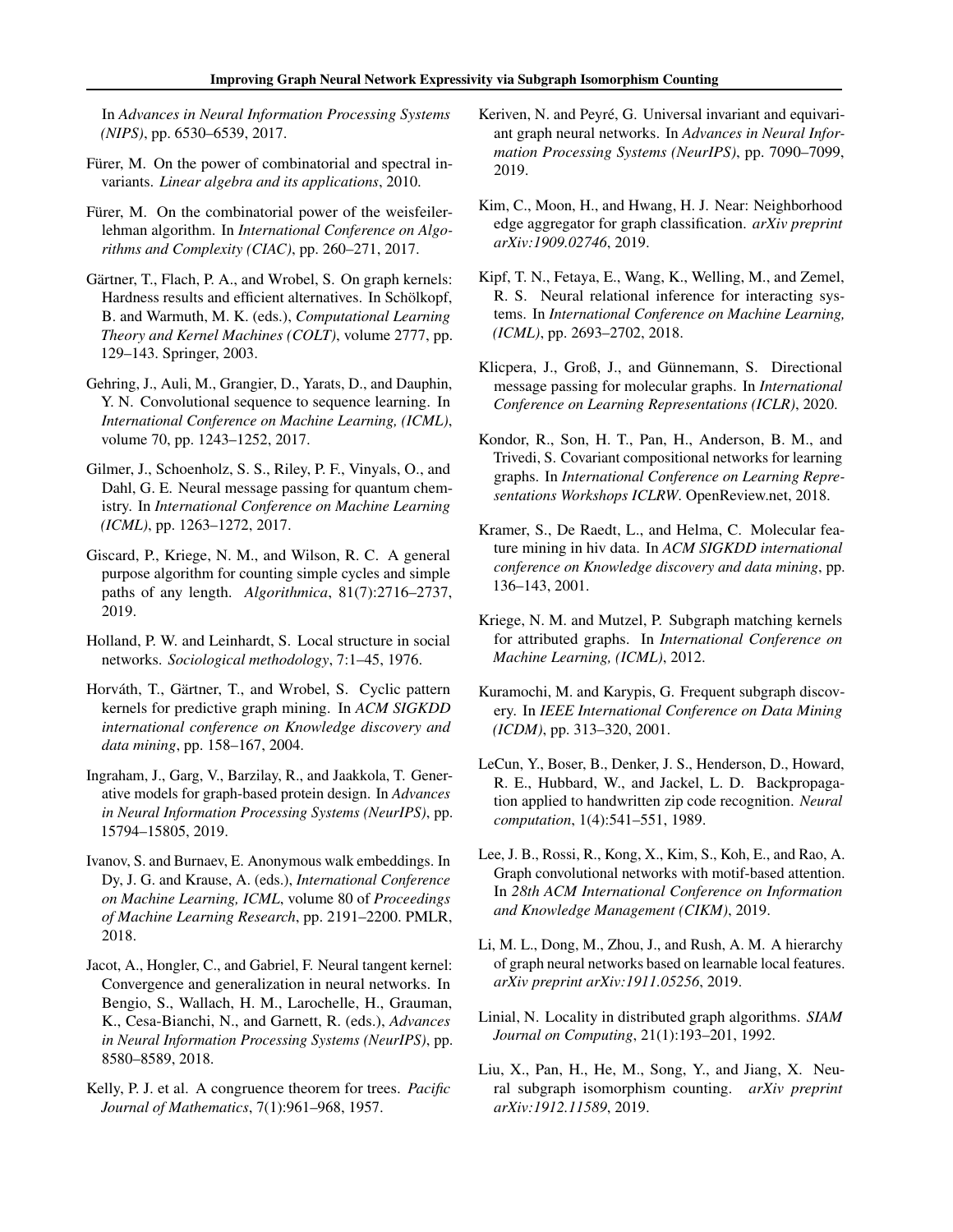- <span id="page-6-0"></span>Liu, Z., Nalluri, S. K. M., and Stoddart, J. F. Surveying macrocyclic chemistry: from flexible crown ethers to rigid cyclophanes. *Chemical Society Reviews*, 46(9):2459– 2478, 2017.
- Loukas, A. What graph neural networks cannot learn: depth vs width. In *International Conference on Learning Representations (ICLR)*, 2020.
- Maron, H., Ben-Hamu, H., Serviansky, H., and Lipman, Y. Provably powerful graph networks. In *Advances in Neural Information Processing Systems (NeurIPS)*, 2019a.
- Maron, H., Ben-Hamu, H., Shamir, N., and Lipman, Y. Invariant and equivariant graph networks. In *International Conference on Learning Representations, (ICLR)*, 2019b.
- Maron, H., Fetaya, E., Segol, N., and Lipman, Y. On the universality of invariant networks. In *International Conference on Machine Learning (ICML)*, 2019c.
- Masci, J., Boscaini, D., Bronstein, M. M., and Vandergheynst, P. Geodesic convolutional neural networks on riemannian manifolds. In *IEEE International Conference on Computer Vision Workshops, (ICCVW)*, pp. 832–840.
- McKay, B. D. Small graphs are reconstructible. *Australasian J. Combinatorics*, 15:123–126, 1997.
- Milenković, T. and Pržulj, N. Uncovering biological network function via graphlet degree signatures. *Cancer informatics*, 6:CIN–S680, 2008.
- Milo, R., Shen-Orr, S., Itzkovitz, S., Kashtan, N., Chklovskii, D., and Alon, U. Network motifs: simple building blocks of complex networks. *Science*, 298(5594): 824–827, 2002.
- Monti, F., Boscaini, D., Masci, J., Rodolà, E., Svoboda, J., and Bronstein, M. M. Geometric deep learning on graphs and manifolds using mixture model cnns. In *IEEE Conference on Computer Vision and Pattern Recognition (CVPR)*, pp. 5425–5434, 2017.
- Monti, F., Otness, K., and Bronstein, M. M. Motifnet: A motif-based graph convolutional network for directed graphs. In *2018 IEEE Data Science Workshop (DSW)*, pp. 225–228, 2018.
- Morris, C., Ritzert, M., Fey, M., Hamilton, W. L., Lenssen, J. E., Rattan, G., and Grohe, M. Weisfeiler and leman go neural: Higher-order graph neural networks. In *AAAI Conference on Artificial Intelligence*, pp. 4602–4609, 2019.
- Murphy, R. L., Srinivasan, B., Rao, V. A., and Ribeiro, B. Relational pooling for graph representations. In *International Conference on Machine Learning (ICML)*, volume 97, pp. 4663–4673, 2019.
- Naor, M. and Stockmeyer, L. J. What can be computed locally? In Kosaraju, S. R., Johnson, D. S., and Aggarwal, A. (eds.), *ACM Symposium on Theory of Computing (STOC)*, pp. 184–193.
- Neumann, M., Garnett, R., Bauckhage, C., and Kersting, K. Propagation kernels: efficient graph kernels from propagated information. *Machine Learning*, 102(2):209– 245, 2016.
- Niepert, M., Ahmed, M., and Kutzkov, K. Learning convolutional neural networks for graphs. In Balcan, M. and Weinberger, K. Q. (eds.), *International Conference on Machine Learning, ICML*, volume 48 of *JMLR Workshop and Conference Proceedings*, pp. 2014–2023. JMLR.org, 2016.
- Paranjape, A., Benson, A. R., and Leskovec, J. Motifs in temporal networks. In *ACM International Conference on Web Search and Data Mining (WSDM)*, pp. 601–610, 2017.
- Paszke, A., Gross, S., Massa, F., Lerer, A., Bradbury, J., Chanan, G., Killeen, T., Lin, Z., Gimelshein, N., Antiga, L., et al. Pytorch: An imperative style, high-performance deep learning library. In *Advances in Neural Information Processing Systems (NeurIPS)*, pp. 8024–8035, 2019.
- Pržulj, N. Biological network comparison using graphlet degree distribution. *Bioinformatics*, 23(2):e177–e183, 2007.
- Pržulj, N., Corneil, D. G., and Jurisica, I. Modeling interactome: scale-free or geometric? *Bioinformatics*, 20(18): 3508–3515, 2004.
- Rossi, R. A., Ahmed, N. K., Koh, E., Kim, S., Rao, A., and Abbasi-Yadkori, Y. Hone: Higher-order network embeddings. In *arXiv:1801.09303*, 2018.
- Sankar, A., Zhang, X., and Chang, K. C.-C. Meta-gnn: metagraph neural network for semi-supervised learning in attributed heterogeneous information networks. In *Proceedings of the 2019 IEEE/ACM International Conference on Advances in Social Networks Analysis and Mining (ASONAM)*, pp. 137–144, 2019.
- Sarajlić, A., Malod-Dognin, N., Yaveroğlu, Ö. N., and Pržulj, N. Graphlet-based characterization of directed networks. *Scientific reports*, 6:35098, 2016.
- Sato, R. A survey on the expressive power of graph neural networks. *arXiv preprint arXiv:2003.04078*, 2020.
- Sato, R., Yamada, M., and Kashima, H. Approximation ratios of graph neural networks for combinatorial problems. In *Advances in Neural Information Processing Systems (NeurIPS)*, pp. 4083–4092, 2019.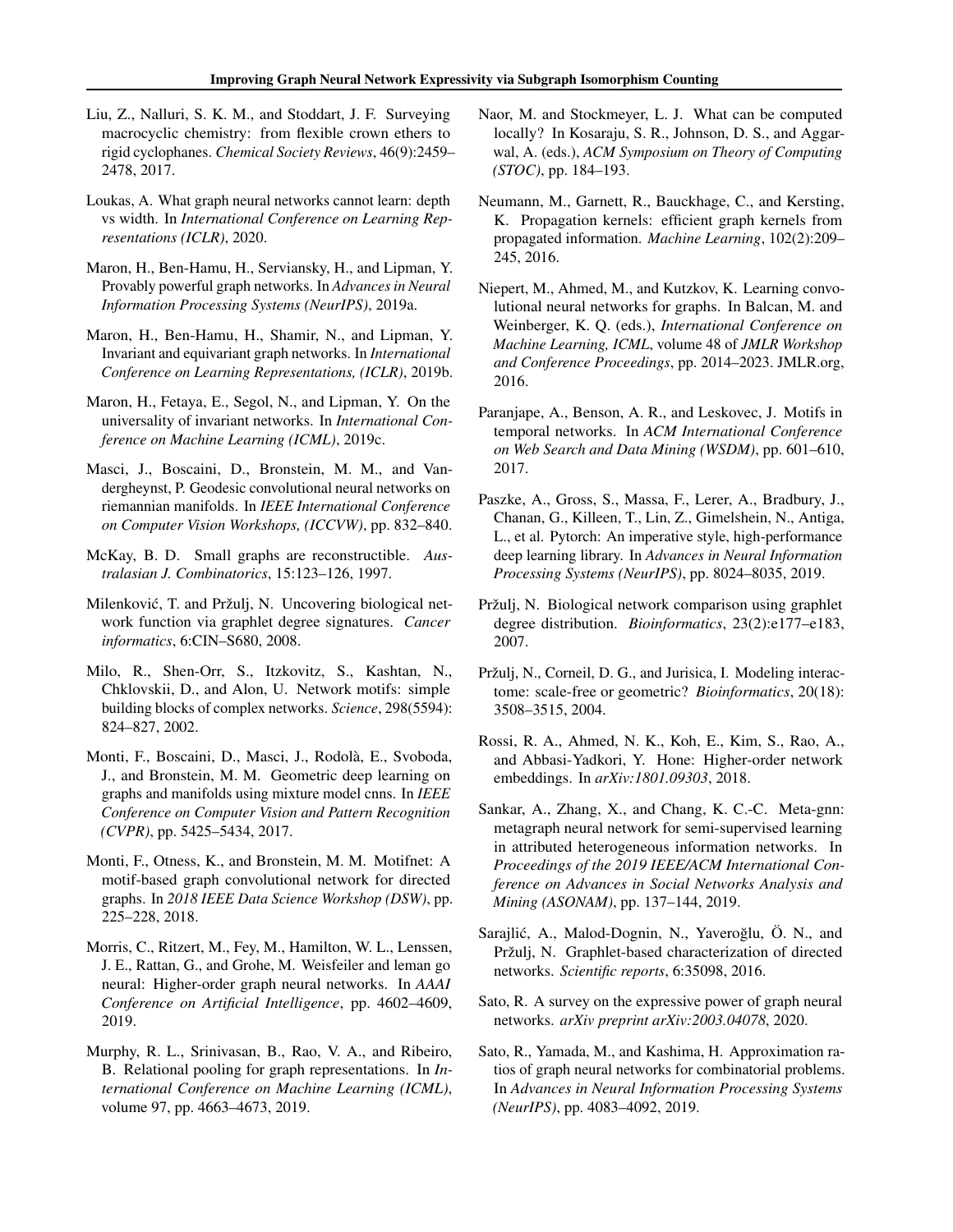- <span id="page-7-0"></span>Sato, R., Yamada, M., and Kashima, H. Random features strengthen graph neural networks. *arXiv preprint arXiv:2002.03155*, 2020.
- Shervashidze, N., Vishwanathan, S., Petri, T., Mehlhorn, K., and Borgwardt, K. Efficient graphlet kernels for large graph comparison. In *Artificial Intelligence and Statistics (AISTATS)*, pp. 488–495, 2009.
- Shervashidze, N., Schweitzer, P., Van Leeuwen, E. J., Mehlhorn, K., and Borgwardt, K. M. Weisfeiler-lehman graph kernels. *Journal of Machine Learning Research (JMLR)*, 2011.
- Simonovsky, M. and Komodakis, N. Dynamic edgeconditioned filters in convolutional neural networks on graphs. In *2017 IEEE Conference on Computer Vision and Pattern Recognition, CVPR*, pp. 29–38. IEEE Computer Society, 2017.
- Sukhbaatar, S., Szlam, A., Weston, J., and Fergus, R. Endto-end memory networks. In *Advances in Neural Information Processing Systems (NIPS)*, pp. 2440–2448, 2015.
- Ulam, S. M. *A collection of mathematical problems*, volume 8. Interscience Publishers, 1960.
- Valiant, L. G. The complexity of enumeration and reliability problems. *SIAM Journal on Computing*, 8(3):410–421, 1979.
- Vaswani, A., Shazeer, N., Parmar, N., Uszkoreit, J., Jones, L., Gomez, A. N., Kaiser, Ł., and Polosukhin, I. Attention is all you need. In *Advances in Neural Information Processing Systems (NIPS)*, pp. 5998–6008, 2017.
- Verma, S. and Zhang, Z. Hunt for the unique, stable, sparse and fast feature learning on graphs. In Guyon, I., von Luxburg, U., Bengio, S., Wallach, H. M., Fergus, R., Vishwanathan, S. V. N., and Garnett, R. (eds.), *Advances in Neural Information Processing Systems (NIPS)*, pp. 88–98, 2017.
- Whitney, H. Congruent graphs and the connectivity of graphs. *American Journal of Mathematics*, 54(1):150– 168, 1932.
- Xu, K., Li, C., Tian, Y., Sonobe, T., Kawarabayashi, K., and Jegelka, S. Representation learning on graphs with jumping knowledge networks. In *International Conference on Machine Learning, (ICML)*, volume 80 of *Proceedings of Machine Learning Research*, pp. 5449–5458. PMLR, 2018.
- Xu, K., Hu, W., Leskovec, J., and Jegelka, S. How powerful are graph neural networks? In *International Conference on Learning Representations (ICLR)*, 2019.
- Yanardag, P. and Vishwanathan, S. V. N. Deep graph kernels. In Cao, L., Zhang, C., Joachims, T., Webb, G. I., Margineantu, D. D., and Williams, G. (eds.), *ACM International Conference on Knowledge Discovery and Data Mining SIGKDD*, pp. 1365–1374. ACM, 2015.
- Ying, R., He, R., Chen, K., Eksombatchai, P., Hamilton, W. L., and Leskovec, J. Graph convolutional neural networks for web-scale recommender systems. In *ACM SIGKDD International Conference on Knowledge Discovery & Data Mining*, pp. 974–983, 2018a.
- Ying, Z., You, J., Morris, C., Ren, X., Hamilton, W. L., and Leskovec, J. Hierarchical graph representation learning with differentiable pooling. In Bengio, S., Wallach, H. M., Larochelle, H., Grauman, K., Cesa-Bianchi, N., and Garnett, R. (eds.), *Advances in Neural Information Processing Systems NeurIPS*, pp. 4805–4815, 2018b.
- Zhang, M., Cui, Z., Neumann, M., and Chen, Y. An end-toend deep learning architecture for graph classification. In *AAAI Conference on Artificial Intelligence*, 2018.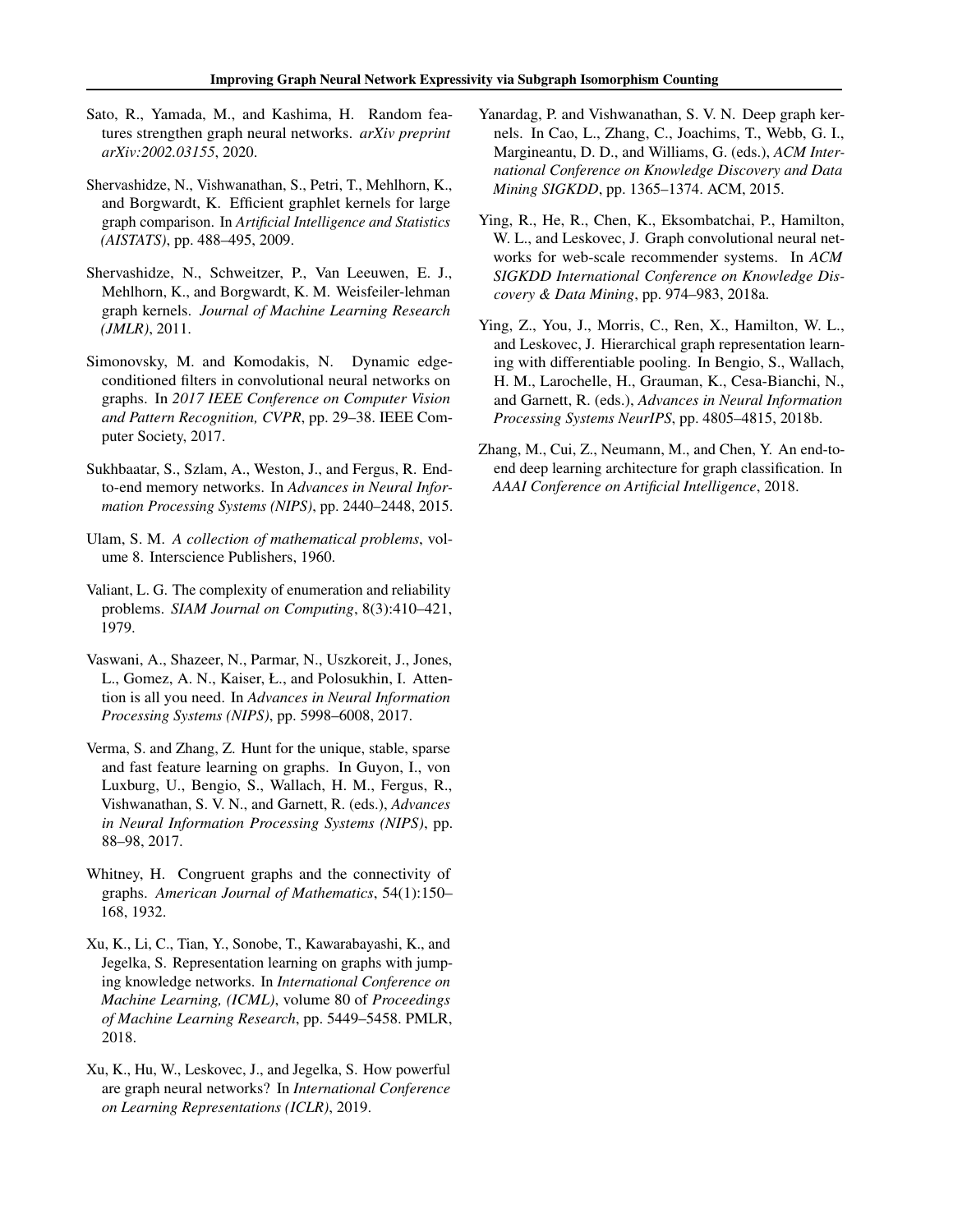# Appendix

### A. Background

Weisfeiler-Lehman tests The *Weisfeiler-Lehman (WL) graph-isomorphism test*, or naive vertex refinement (we will refer to it as *1-WL* or just *WL*), is a fast heuristic used to decide if two graphs are isomorphic. The WL-test proceeds as follows: every vertex v is initially assigned a colour  $c^0(v)$  that is later iteratively refined by aggregating neighbouring information:

$$
c^{t+1}(v) = \text{HASH}\Big(c^t(v), \, \, c^t(u)\mathcal{S}_{u \in \mathcal{N}(v)}\Big),\tag{5}
$$

where  $\partial \cdot \int$  denotes a multiset (a set that allows element repetitions) and  $\mathcal{N}(v)$  is the neigborhood of v. Note that the neighbour aggregation in WL-test is a form of message passing, and GNNs are the learnable analogue.

Most of the research in improving GNN expressivity has focused on models that mimic the generalisations of WL, known as the WL hierarchy. Briefly, here we describe the so-called *Folklore WL* family (k-FWL), as referred to by Maron et al. [\(Maron et al.,](#page-6-0) [2019a\)](#page-6-0).<sup>4</sup> The k-FWL operates on k-tuples of nodes  $\mathbf{v} = (v_1, v_2, \dots, v_k)$  to which an initial colour  $c^0(\mathbf{v})$  is assigned based on their *isomorphism types*, which can loosely be thought of as a generalisation of isomorphism that also preserves the ordering of the nodes in the tuple (see section [B.3\)](#page-9-0). Then, at each iteration the colour is refined as follows:

$$
c^{t+1}(\mathbf{v}) = \text{HASH}\Big(c^t(\mathbf{v}), \{ (c^t(\mathbf{v}_{u,1}), c^t(\mathbf{v}_{u,2}), \dots, c^t(\mathbf{v}_{u,k})) \}_{u \in \mathcal{V}}\Big)
$$
(6)

where  $\mathbf{v}_{u,j} = (v_1, v_2, \dots, v_{j-1}, u, v_{j+1}, \dots, v_k)$ . The multiset  $\left\{ (c^t(\mathbf{v}_{u,1}), c^t(\mathbf{v}_{u,2}), \dots, c^t(\mathbf{v}_{u,k})) \right\}_{u \in \mathcal{V}}$  can be perceived as a form of generalised neighborhood. Note here, that information is saved in all possible tuples in the graph, thus each k-tuple receives information *from the entire graph*, contrary to the *local* nature of the 1-WL test.

#### B. Proofs

#### B.1. Proof of Proposition 3.1

*Proof.* The first part of the proof is trivial since the GSN model class contains MPNNs and is thus at least as expressive. For the 1-WL test, one can repurpose the proof of Theorem 3 in [\(Xu et al.,](#page-7-0) [2019\)](#page-7-0) and demand the injectivity of the update function (w.r.t. both the hidden state  $h_v^t$  and the message aggregation  $MSG^{t+1}(v)$ ), and the injectivity of the message aggregation w.r.t. the multiset of the hidden states of the neighbours  $\{h_u^t\}_{u \in \mathcal{N}(v)}$ . It suffices then to show that if injectivity is preserved then GSNs are at least as powerful as the 1-WL.

In more detail, we will show that GSN is at least as powerful as 1-WL for node-labelled graphs, since traditionally the 1-WL test does not take into account edge labels.<sup>5</sup> We can rephrase the statement as follows: *If GSN deems two graphs*  $G_1$ ,  $G_2$  *as isomorphic, then also 1-WL deems them isomorphic*. Given that the graph-level representation is extracted by a readout function that receives the multiset of the node colours in its input (i.e. the graph-level representation is the node colour histogram at some iteration  $t$ ), then it suffices to show that if for the two graphs the multiset of the node colours that GSN infers is the same, then also 1-WL will infer the same multiset for the two graphs.

Consider the case where the two multisets that GSN extracts are the same: i.e.  $\{h_v^t\}_{v \in \mathcal{V}_{G_1}} = \{h_u^t\}_{u \in \mathcal{V}_{G_2}}$ . Then both multisets contain the same distinct colour/hidden representations with the exact same multisets contain the same distinct colour/hidden representations with the exact same multiplicity. Thus, it further suffices to show that if two nodes  $v, u$  (that may belong to the same or to different graphs) have the same GSN hidden representations  $\mathbf{h}_v^t = \mathbf{h}_u^t$  at any iteration t, then they will also have the same colours  $c^t(v) = c^t(u)$ , extracted by 1-WL. Intuitively, this means that GSN creates a partition of the nodes of each graph that is at least as fine-grained as the one created by 1-WL. We prove by induction (similarly to [\(Xu et al.,](#page-7-0) [2019\)](#page-7-0)) that GSN model class contains a model where this holds (w.l.o.g. we show that for GSN-v; same proof applies to GSN-e).

For  $t = 0$  the statement holds since the initial node features are the same for both GSN and 1-WL, i.e.  $h_v^0 = c^0(v)$ ,  $\forall v \in$ 

<sup>&</sup>lt;sup>4</sup>In the majority of papers on GNN expressivity [\(Morris et al.,](#page-6-0) [2019;](#page-6-0) [Maron et al.,](#page-6-0) [2019a;](#page-6-0) [Chen et al.,](#page-4-0) [2020\)](#page-4-0), another family of WL tests is discussed, under the terminology k-WL with expressive power equal to  $(k - 1)$ -FWL. In contrast, in most graph theory papers on graph isomorphism [\(Cai et al.,](#page-4-0) [1992;](#page-4-0) [Fürer,](#page-5-0) [2017;](#page-5-0) [Arvind et al.,](#page-4-0) [2019\)](#page-4-0) the k-WL term is used to describe the algorithms referred to as  $k$ -FWL in GNN papers. Here, we follow the  $k$ -FWL convention to align with the work mostly related to ours.

<sup>&</sup>lt;sup>5</sup>if one considers a simple 1-WL extension that concatenates edge labels to neighbour colours, then the same proof applies.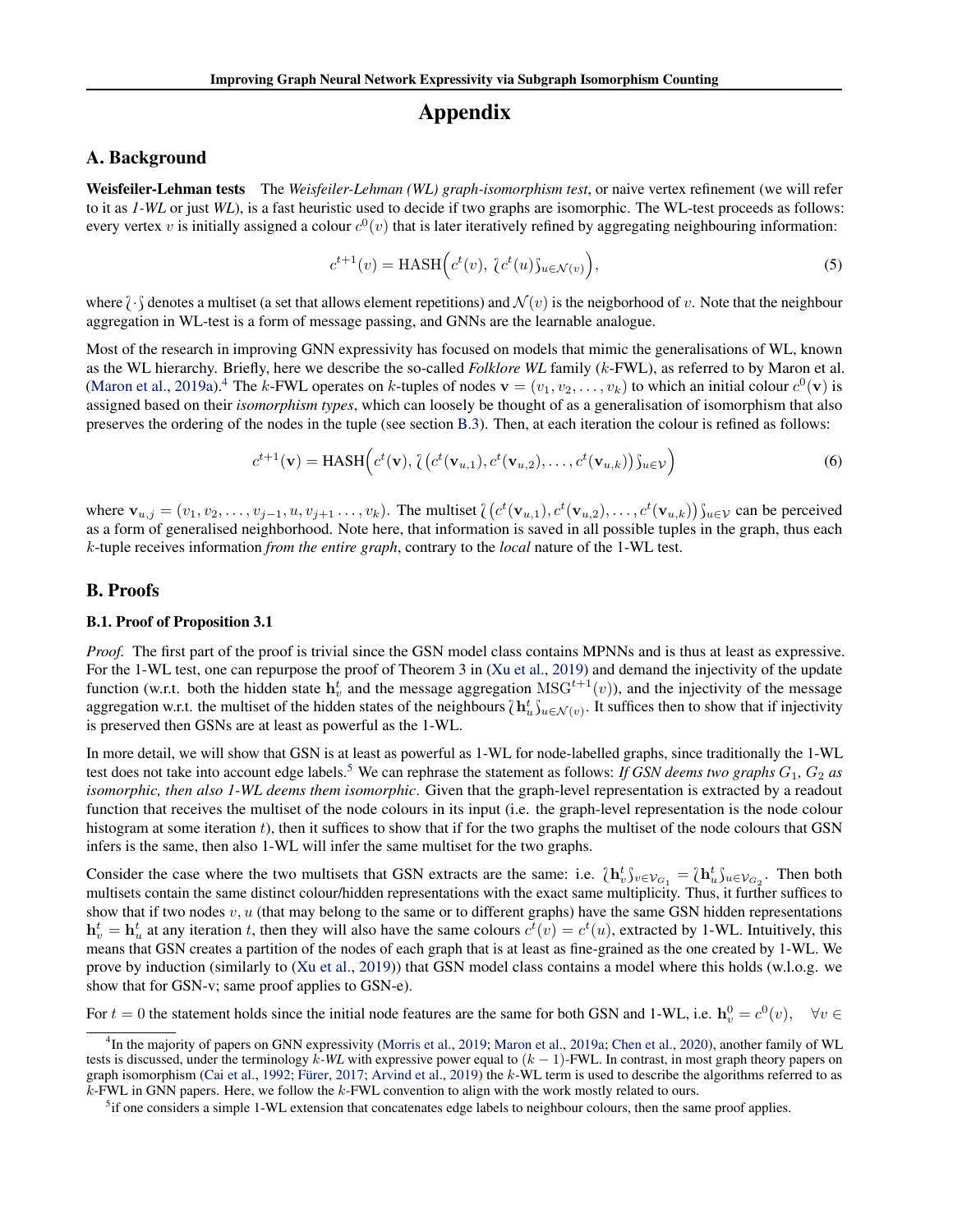<span id="page-9-0"></span> $\mathcal{V}_{G_1} \cup \mathcal{V}_{G_2}$ . Suppose the statement holds for  $t-1$ , i.e.  $\mathbf{h}_v^{t-1} = \mathbf{h}_u^{t-1} \Rightarrow c^{t-1}(v) = c^{t-1}(u)$ . Then we show that it also holds for t.

Every node hidden representation at step  $t$  is updated as follows:  $\mathbf{h}_v^t = \mathrm{UP}^t\big(\mathbf{h}_v^{t-1}, MSG^t(v)\big).$  Assuming that the update function  $\mathbf{UP}^t$  is injective, we have the following: if  $\mathbf{h}_v^t = \mathbf{h}_u^t$ , then:

1.  $\mathbf{h}_{v}^{t-1} = \mathbf{h}_{u}^{t-1}$ , which from the induction hypothesis implies that  $c^{t-1}(v) = c^{t-1}(u)$ .

2.  $MSG<sup>t</sup>(v)$  =  $MSG<sup>t</sup>(u)$ , where the message function is defined as in Eq. 3 of the main paper:  $MSG^t(v) = \sum_{w \in \mathcal{N}(v)} M^t(\mathbf{h}_v^{t-1}, \mathbf{h}_w^{t-1}, \mathbf{x}_v^V, \mathbf{x}_w^V)$ . Additionally here we require  $MSG^t$  to be injective w.r.t. the multiset of the hidden representations of the neighbours. In fact, using Lemma 5 from [\(Xu et al.,](#page-7-0) [2019\)](#page-7-0) we know that there always exists a function  $M^t$ , such that  $MSG^t(v)$  is unique for each multiset  $\left\{ (\mathbf{h}_v^{t-1}, \mathbf{h}_w^{t-1}, \mathbf{x}_v^V, \mathbf{x}_w^V) \right\}_{w \in \mathcal{N}_v}$ , assuming that the domain from where the elements of the multiset criginate is the domain from where the elements of the multiset originate is countable. Thus,

$$
MSG^{t}(v) = MSG^{t}(u) \Rightarrow
$$
  

$$
\langle (\mathbf{h}_{v}^{t-1}, \mathbf{h}_{w}^{t-1}, \mathbf{x}_{v}^{V}, \mathbf{x}_{w}^{V}) \rangle_{w \in \mathcal{N}_{v}} = \langle (\mathbf{h}_{u}^{t-1}, \mathbf{h}_{z}^{t-1}, \mathbf{x}_{u}^{V}, \mathbf{x}_{z}^{V}) \rangle_{z \in \mathcal{N}_{u}} \Rightarrow
$$
  

$$
\langle \mathbf{h}_{w}^{t-1} \rangle_{w \in \mathcal{N}_{v}} = \langle \mathbf{h}_{z}^{t-1} \rangle_{z \in \mathcal{N}_{u}}
$$

From the induction hypothesis we know that  $h_w^{t-1} = h_z^{t-1}$  implies that  $c^{t-1}(w) = c^{t-1}(z)$  for any  $w \in \mathcal{N}_v, z \in \mathcal{N}_u$ , thus  $\{c^{t-1}(w)\}_{w\in\mathcal{N}_v}=\{c^{t-1}(z)\}_{z\in\mathcal{N}_u}.$ 

Concluding, given the update rule of 1-WL: 
$$
c^t(v) = \text{HASH}\Big(c^{t-1}(v), \{c^{t-1}(w)\}_{w \in \mathcal{N}_v}\Big)
$$
, it holds that  $c^t(v) = c^t(u)$ .

#### B.2. Proof of Proposition 3.2

*Proof.* Arvind et al. [\(Arvind et al.,](#page-4-0) [2019\)](#page-4-0) showed that 1-WL, and consequently MPNNs, can count only *forests of stars*. Thus, if the subgraphs are required to be connected, then they can only be star graphs of any size (note that this contains single nodes and single edges). In addition, Chen et al. [\(Chen et al.,](#page-4-0) [2020\)](#page-4-0), showed that 1-WL, and consequently MPNNs, cannot count any connected induced subgraph with 3 or more nodes, i.e. any connected subgraph apart from single nodes and single edges.

Given proposition 3.1, in order to show that GSNs are strictly more expressive than MPNNs and the 1-WL test, it suffices to show that GSN can distinguish a pair of graphs that MPNNs and the 1-WL test deem isomorphic. If H is a substructure that MPNNs cannot learn to count, i.e. the ones mentioned above, then there is at least one pair of graphs with different number of counts of  $H$ , that MPNNs deem isomorphic. Thus, by assigning counting features to the nodes/edges of the two graphs based on appearances of  $H$ , a GSN can obtain different representations for  $G_1$  and  $G_2$  by summing up the features. Hence,  $G_1$ ,  $G_2$  are deemed non-isomorphic. An example is depicted in Figure 2 (left) in the main paper, where the two non-isomorphic graphs are distinguishable by GSN via e.g. cycle counting, but not by 1-WL.

 $\Box$ 

#### B.3. Proposition 3.3: Why does 2-FWL fail on strongly regular graphs?

*Proof.* Below we provide a proof for this known statement in order to give further intuition in the limitations of the 2-FWL. We first rigorously describe what an isomorphism type is. Two k-tuples  $\mathbf{v}^a = \{v_1^a, v_2^a, \dots, v_k^a\}, \mathbf{v}^b = \{v_1^b, v_2^b, \dots, v_k^b\}$  will have the same isomorphism type iff:

- $\forall i, j \in \{0, 1, \ldots, k\}, \quad v_i^a = v_j^a \Leftrightarrow v_i^b = v_j^b$
- $\forall i, j \in \{0, 1, \ldots, k\}, \quad v_i^a \sim v_j^a \Leftrightarrow v_i^b \sim v_j^b$ , where  $\sim$  means that the vertices are adjacent.

Note that this is a stronger condition than isomorphism, since the mapping between the vertices of the two tuples needs to preserve order. In case the graph is employed with edge and vertex features, they need to be preserved as well (see [\(Chen](#page-4-0) [et al.,](#page-4-0) [2020\)](#page-4-0)) for the extended case).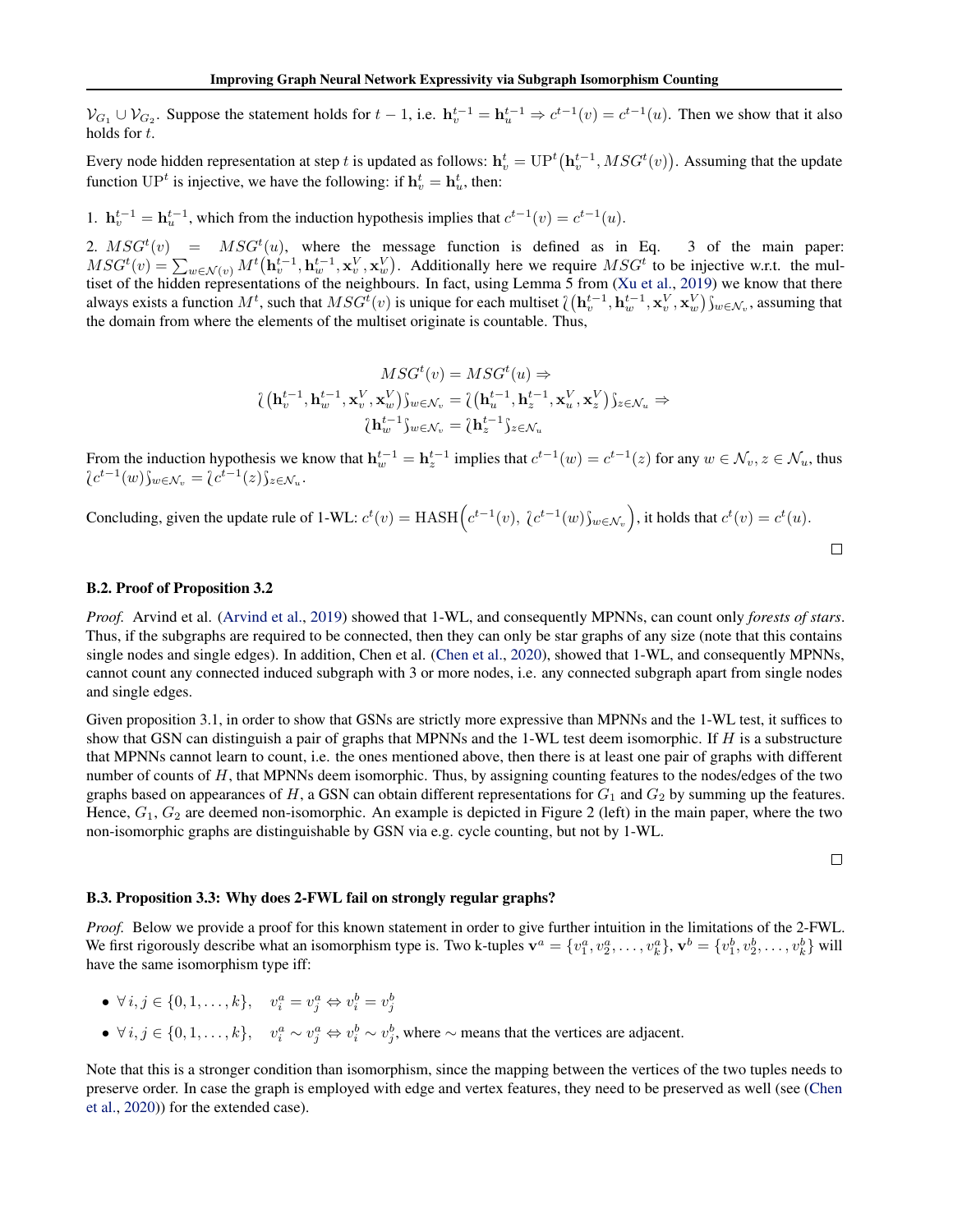For the 2-FWL test, when working with simple undirected graphs without self-loops, we have the following 2-tuple isomorphism types:

- $\mathbf{v} = \{v_1, v_1\}$ : *vertex type*. Mapped to the color  $c^0(\mathbf{v}) = c_\alpha$
- $\mathbf{v} = \{v_1, v_2\}$  and  $v_1 \not\sim v_2$ : *non-edge type*. Mapped to the color  $c^0(\mathbf{v}) = c_{\beta}$
- $\mathbf{v} = \{v_1, v_2\}$  and  $v_1 \sim v_2$ : *edge type*. Mapped to the color  $c^0(\mathbf{v}) = c_\gamma$

For each 2-tuple  $\mathbf{v} = \{v_1, v_2\}$ , a generalised "neighbour" is the following tuple:  $(\mathbf{v}_{u,1}, \mathbf{v}_{u,2}) = ((u, v_2), (v_1, u))$ , where  $u$ is an arbitrary vertex in the graph.

Now, let us consider a strongly regular graph  $SR(n,d,\lambda,\mu)$ . We have the following cases:

- generalised neighbour of a *vertex type* tuple:  $(\mathbf{v}_{u,1}, \mathbf{v}_{u,2}) = ((u, v_1), (v_1, u))$ . The corresponding neighbor colour tuples are:
	- $-(c_{\alpha}, c_{\alpha})$  if  $v_1 = u$ ,
	- $(c_{\beta}, c_{\beta})$  if  $v_1 \not\sim u$ ,
	- $-(c_{\gamma}, c_{\gamma})$  if  $v_1 \sim u$ .

The update of the 2-FWL is:  $c^1(\mathbf{v}) = \text{HASH}\left((c_{\alpha}, \underbrace{\{c_{\alpha}, c_{\alpha}\}}_{1 \text{ time}})\right)$  $, \quad (c_{\beta}, c_{\beta})$  $n-1-d$  times ,  $(c_\gamma, c_\gamma)$  $d$  times  $\cdot$  $\setminus$ 

same for all *vertex type* 2-tuples.

- generalised neighbour of a *non-edge type* tuple:  $(v_{u,1}, v_{u,2}) = ((u, v_2), (v_1, u))$ . The corresponding neighbor colour tuples are:
	- $-(c_{\alpha}, c_{\beta})$  if  $v_2 = u$ ,
	- $-(c_{\beta}, c_{\alpha})$  if  $v_1 = u$ ,
	- $(c_\gamma, c_\beta)$  if  $v_2 \sim u$  and  $v_1 \not\sim u$ ,
	- $(c_{\beta}, c_{\gamma})$  if  $v_1 \sim u$  and  $v_2 \not\sim u$ ,
	- $(c_{\beta}, c_{\beta})$  if  $v_1 \nsim u$  and  $v_2 \nsim u$ ,
	- $(c_{\gamma}, c_{\gamma})$  if  $v_1 \sim u$  and  $v_2 \sim u$ .

The update of the 2-FWL is:

$$
c^{1}(\mathbf{v}) = \text{HASH}\left((c_{\beta}, \underbrace{\{(\mathbf{c}_{\alpha}, \mathbf{c}_{\beta}), (\mathbf{c}_{\beta}, \mathbf{c}_{\alpha})\}}_{1 \text{ time}}, \underbrace{\{c_{\gamma}, c_{\beta}\}}_{1 \text{ time}}, \underbrace{\{c_{\beta}, c_{\gamma}\}}_{d-\mu \text{ times}}, \underbrace{\{c_{\beta}, c_{\gamma}\}}_{d-\mu \text{ times}}, \underbrace{\{c_{\beta}, c_{\beta}\}}_{n-2-(2d-\mu) \text{ times}}, \underbrace{\{c_{\gamma}, c_{\gamma}\}}_{\mu \text{ times}}
$$

same for all *non-edge type* 2-tuples.

- generalised neighbour of an *edge type* tuple:
	- $-(c_{\alpha}, c_{\gamma})$  if  $v_2 = u$ ,
	- $-(c_{\gamma}, c_{\alpha})$  if  $v_1 = u$ ,
	- $(c_{\gamma}, c_{\beta})$  if  $v_2 \sim u$  and  $v_1 \not\sim u$ ,
	- $(c_8, c_9)$  if  $v_1 \sim u$  and  $v_2 \not\sim u$ ,
	- $(c_{\beta}, c_{\beta})$  if  $v_1 \nsim u$  and  $v_2 \nsim u$ ,
	- $(c_2, c_2)$  if  $v_1 \sim u$  and  $v_2 \sim u$ .

The update of the 2-FWL is:

 $c^1(\mathbf{v}) = \text{HASH}\left((c_\gamma, \ \underbrace{\text{(}c_\alpha, c_\gamma \text{)}}_{\text{1 time}}\right)$ ,  $(c_{\gamma}, c_{\alpha})$  $\frac{1}{1}$  time ,  $(c_{\gamma}, c_{\beta})$  $\overline{d - \lambda}$  times ,  $(c_{\beta}, c_{\gamma})$  $\overline{d - \lambda}$  times ,  $(c_{\beta}, c_{\beta})$  $n - 2 - (2d - \lambda)$  times ,  $(c_\gamma, c_\gamma)$  $\lambda$  times  $\cdot$ same for all *edge type* 2-tuples.

From the analysis above, it is clear that all 2-tuples in the graph of the same initial type are assigned the same colour in the 1st iteration of 2-FWL. In other words, the vertices cannot be furthered partition, so the algorithm terminates. Therefore, if two SR graphs have the same parameters  $n,d,\lambda,\mu$  then 2-FWL will yield the same colour distribution and thus the graphs will be deemed isomorphic. $\Box$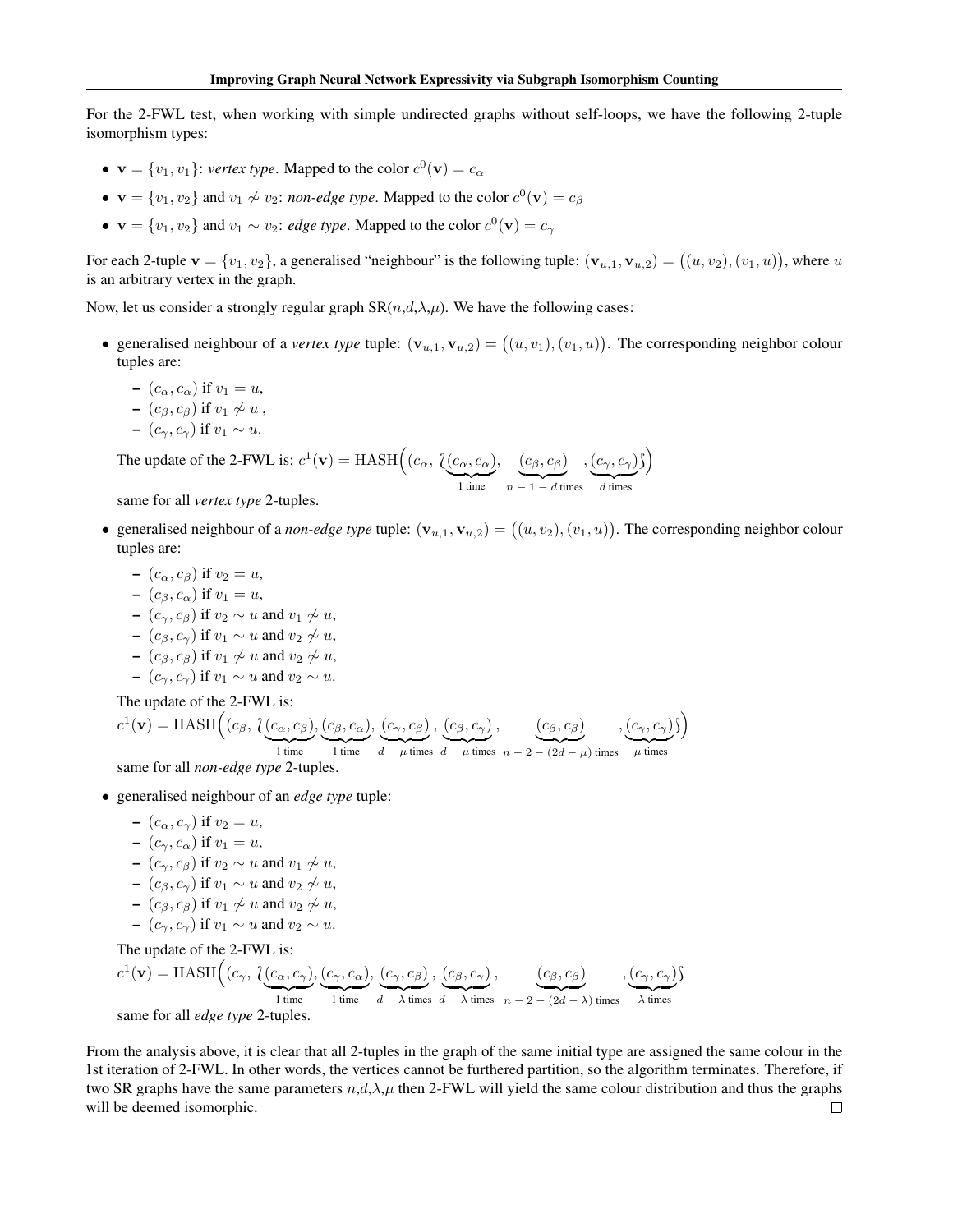# C. Complexity Analysis of GSNs

In the general case, subgraph isomorphism is a NP-complete problem, while its counting version is  $\#P$ -Complete [\(Valiant,](#page-7-0) [1979\)](#page-7-0). However, for fixed k values, the setting we are interested in, the problem can be solved in  $\mathcal{O}(n^k)$  by examining all the possible  $k$ -tuples in the graph. For specific types of subgraphs, such as paths and cycles, the problem can be solved even faster (see e.g. [\(Giscard et al.,](#page-5-0) [2019\)](#page-5-0)). Moreover, the computationally expensive part of the algorithm is done as a pre-processing step and thus does not affect network training and inference that remain linear w.r.t the number of edges,  $\mathcal{O}(|\mathcal{E}|)$ . This is opposed to k-WL equivalents [\(Maron et al.,](#page-6-0) [2019a;](#page-6-0) [Morris et al.,](#page-6-0) [2019\)](#page-6-0) with  $\mathcal{O}(n^k)$  training complexity and relational pooling [\(Murphy et al.,](#page-6-0) [2019\)](#page-6-0) with  $\mathcal{O}(n!)$  training complexity in absence of approximations.

# D. Experiments

In the following appendix we give the implementation details of the experimental section. All experiments were performed on a server equipped with 8 Tesla V100 16 gb GPUs, except for the Collab dataset where a Tesla V100 32 gb GPU was used due to larger memory requirements (a large percentage of Collab graphs are dense or even nearly complete in some cases). Experimental tracking and hyper-parameter optimisation were done via the Weights & Biases platform (wandb) [\(Biewald,](#page-4-0) [2020\)](#page-4-0). Our implementation is based on native PyTorch sparse operations [\(Paszke et al.,](#page-6-0) [2019\)](#page-6-0) in order to ensure complete reproducibility of the results. PyTorch Geometric [\(Fey & Lenssen,](#page-4-0) [2019\)](#page-4-0) was used for additional operations (such as preprocessing and data loading).

Throughout the experimental evaluation the structural identifiers  $x_u^V$  and  $x_{\{u,v\}}^E$  are one-hot encoded, by taking into account the unique count values present in the dataset. Other more sophisticated methods can be used, e.g. transformation to continuous features via some normalisation scheme, binning etc. We found that the unique values in our datasets were usually of small or of average cardinality, which is a good indication of recurrent structural roles, thus such methods were not necessary.

## D.1. Synthetic Experiment

For the Strongly Regular graphs dataset we use all the available families of graphs with size of at most 35 nodes. These are the following:

- $SR(16, 6, 2, 2)$ : 2 graphs
- SR(25,12,5,6): 15 graphs
- $SR(26,10,3,4)$ : 10 graphs
- $SR(28, 12, 6, 4)$ : 4 graphs
- $SR(29,14,6,7)$ : 41 graphs
- SR(35,16,6,8: 3854 graphs
- SR(35,18,9,9): 227 graphs

The total number of non-isomorphic pairs of the same size is  $\approx 7 * 10^7$ . We used a simple 2-layer architecture with width 64. The message aggregation was performed as in the general formulation of Eq. 3 and 4 of the main paper, where the update and the message functions are MLPs. The prediction is inferred by applying a sum readout function in in the last layer (i.e. a graph-level representation is obtained by summing the node-level representations) and then passing the output through a MLP.

Regarding the substructures, we use *graphlet* counting, as certain *motifs* (e.g. cycles of length up to 7) are known to be unable to distinguish strongly regular graphs (since they can be counted by the 2-FWL [\(Fürer,](#page-5-0) [2017;](#page-5-0) [Arvind et al.,](#page-4-0) [2019\)](#page-4-0)).

## D.2. Graph Classification Benchmarks (TUD Benchmarks)

For this family of experiments, due to the usually small size of the datasets, we choose a parameter effective architecture, in order to reduce the risk of overfitting. Note that we aim to show that structural identifiers can be used off-the-shelf and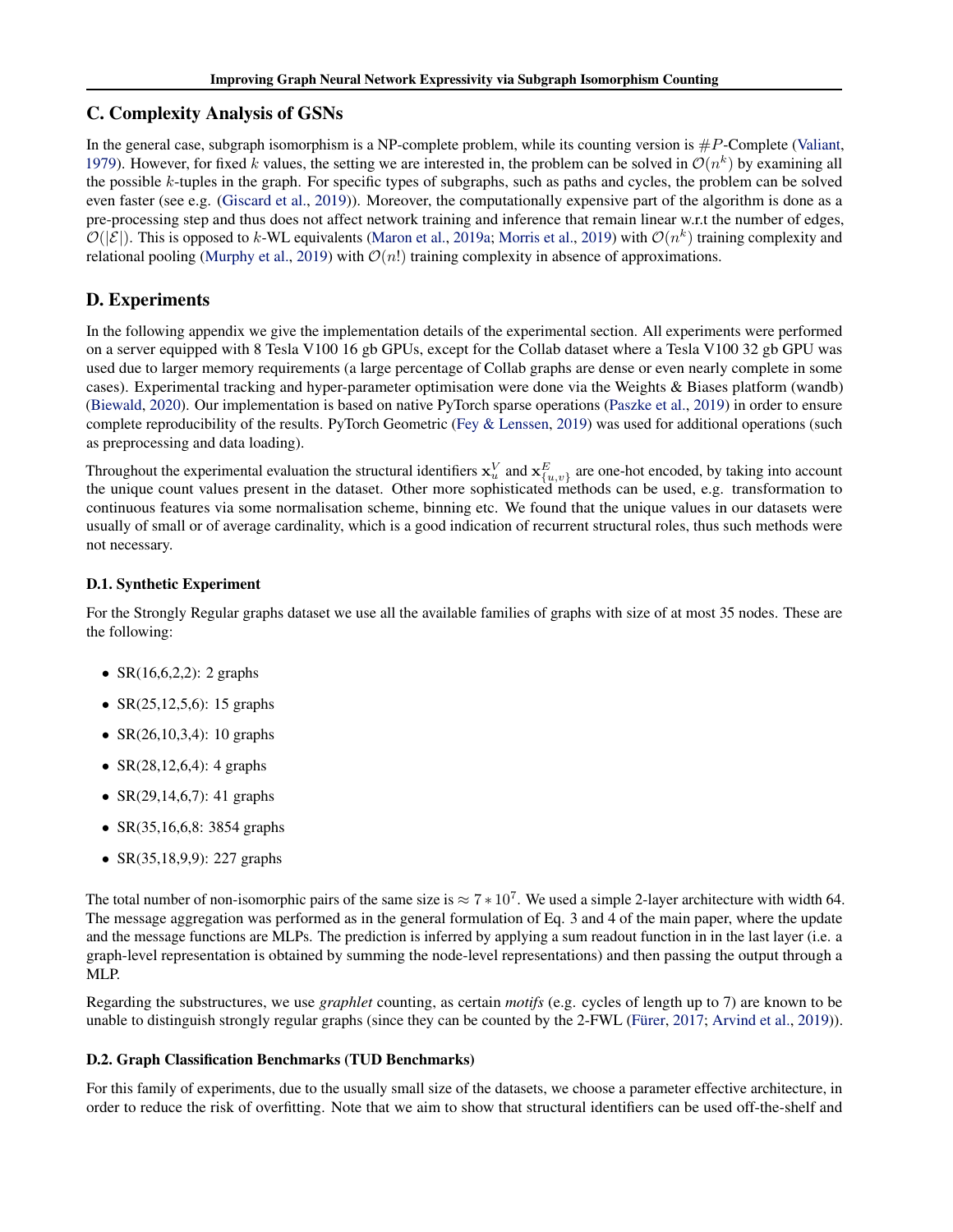<span id="page-12-0"></span>

| Table 2: Graph Classification accuracy on various social and biological networks from the TUD Datasets collection              |
|--------------------------------------------------------------------------------------------------------------------------------|
| https://chrsmrrs.github.io/datasets/.Graph Kernel methods are denoted with an *. For completeness we                           |
| also include methods that were evaluated on potentially different splits. The top three performance scores are highlighted as: |
| <b>First, Second, Third.</b>                                                                                                   |

| Dataset                                           |                                             | <b>MUTAG</b>   | <b>PTC</b>     | <b>PROTEINS</b> | NCI1           | <b>COLLAB</b>  | $IMDB-B$       | IMDB-M         |
|---------------------------------------------------|---------------------------------------------|----------------|----------------|-----------------|----------------|----------------|----------------|----------------|
| size                                              |                                             | 188            | 344            | 1113            | 4110           | 5000           | 1000           | 1500           |
| classes                                           |                                             | $\overline{2}$ | $\overline{c}$ | $\overline{c}$  | 2              | 3              | 2              | 3              |
| avg num. nodes                                    |                                             | 17.9           | 25.5           | 39.1            | 29.8           | 74.4           | 19.7           | 13             |
|                                                   | DGK* (best) (Yanardag & Vishwanathan, 2015) | $87.4 \pm 2.7$ | $60.1 \pm 2.6$ | $75.7 \pm 0.5$  | $80.3 \pm 0.5$ | $73.1 \pm 0.3$ | $67.0 \pm 0.6$ | $44.6 \pm 0.5$ |
| FSGD* (Verma & Zhang, 2017)                       |                                             | $92.1 \pm$     | $62.8\pm$      | $73.4 \pm$      | $79.8\pm$      | $80.0\pm$      | $73.6\pm$      | $52.4\pm$      |
| AWE-FB*(Ivanov & Burnaev, 2018)<br>splits         |                                             | $87.9 \pm 9.8$ | N/A            | N/A             | N/A            | $71.0 \pm 1.5$ | $73.1 \pm 3.3$ | $51.6 \pm 4.7$ |
| AWE-DD*(Ivanov & Burnaev, 2018)                   |                                             | N/A            | N/A            | N/A             | N/A            | $73.9 \pm 1.9$ | $74.5 \pm 5.8$ | $51.5 \pm 3.6$ |
| ECC (Simonovsky & Komodakis, 2017)                |                                             | $76.1 \pm$     | N/A            | N/A             | $76.8\pm$      | N/A            | N/A            | N/A            |
| lifferent<br>PSCN $k=10^E$ (Niepert et al., 2016) |                                             | $92.6 \pm 4.2$ | $60.0 \pm 4.8$ | $75.9 \pm 2.8$  | $78.6 \pm 1.9$ | $72.6 \pm 2.2$ | $71.0 \pm 2.3$ | $45.2 \pm 2.8$ |
| DiffPool (Ying et al., 2018b)                     |                                             | N/A            | N/A            | $76.2 +$        | N/A            | $75.5 \pm$     | N/A            | N/A            |
| CCN (Kondor et al., 2018)                         |                                             | $91.6 \pm 7.2$ | $70.6 + 7.0$   | N/A             | $76.3 \pm 4.1$ | N/A            | NA             | N/A            |
| 1-2-3 GNN (Morris et al., 2019)                   |                                             | $86.1\pm$      | $60.9\pm$      | $75.5\pm$       | $76.2\pm$      | N/A            | $74.2 +$       | 49.5 $\pm$     |
| RWK* (Gärtner et al., 2003)                       |                                             | $79.2 \pm 2.1$ | $55.9 \pm 0.3$ | $59.6 \pm 0.1$  | $>3$ days      | N/A            | N/A            | N/A            |
| $GK^*$ (k=3) (Shervashidze et al., 2009)          |                                             | $81.4 \pm 1.7$ | $55.7 \pm 0.5$ | $71.4 \pm 0.31$ | $62.5 \pm 0.3$ | N/A            | N/A            | N/A            |
| $PK*$ (Neumann et al., 2016)                      |                                             | $76.0 \pm 2.7$ | $59.5 \pm 2.4$ | $73.7 \pm 0.7$  | $82.5 \pm 0.5$ | N/A            | N/A            | N/A            |
| WL kernel* (Shervashidze et al., 2011)            |                                             | $90.4 \pm 5.7$ | 59.9±4.3       | $75.0 \pm 3.1$  | $86.0 \pm 1.8$ | $78.9 \pm 1.9$ | $73.8 \pm 3.9$ | $50.9 \pm 3.8$ |
| splits<br>GNTK* (Du et al., 2019a)                |                                             | $90.0 \pm 8.5$ | $67.9 \pm 6.9$ | $75.6 \pm 4.2$  | $84.2 \pm 1.5$ | $83.6 \pm 1.0$ | $76.9 \pm 3.6$ | $52.8 \pm 4.6$ |
| DCNN (Atwood & Towsley, 2016)<br>same             |                                             | N/A            | N/A            | $61.3 \pm 1.6$  | $56.6 \pm 1.0$ | $52.1 \pm 0.7$ | $49.1 \pm 1.4$ | $33.5 \pm 1.4$ |
| DGCNN (Zhang et al., 2018)                        |                                             | $85.8 \pm 1.8$ | $58.6 \pm 2.5$ | $75.5 \pm 0.9$  | $74.4 \pm 0.5$ | $73.8 \pm 0.5$ | $70.0 \pm 0.9$ | $47.8 \pm 0.9$ |
| IGN (Maron et al., 2019b)                         |                                             | $83.9 \pm 13.$ | $58.5 \pm 6.9$ | $76.6 \pm 5.5$  | $74.3 \pm 2.7$ | $78.3 \pm 2.5$ | $72.0 \pm 5.5$ | $48.7 \pm 3.4$ |
| GIN (Xu et al., 2019)                             |                                             | $89.4 \pm 5.6$ | $64.6 \pm 7.0$ | $76.2 \pm 2.8$  | $82.7 \pm 1.7$ | $80.2 \pm 1.9$ | $75.1 \pm 5.1$ | $52.3 \pm 2.8$ |
| PPGNs (Maron et al., 2019a)                       |                                             | $90.6 \pm 8.7$ | $66.2 \pm 6.6$ | $77.2 + 4.7$    | $83.2 \pm 1.1$ | $81.4 \pm 1.4$ | $73.0 \pm 5.8$ | $50.5 \pm 3.6$ |
| GSN-e (Ours)                                      |                                             | $90.6 \pm 7.5$ | $68.2 \pm 7.2$ | $76.6 \pm 5.0$  | $83.5 \pm 2.3$ | $85.5 \pm 1.2$ | $77.8 \pm 3.3$ | $54.3 \pm 3.3$ |
|                                                   |                                             | 6 (cycles)     | 6 (cycles)     | 4 (cliques)     | 15 (cycles)    | 3 (triangles)  | 5 (cliques)    | 5 (cliques)    |
| $GSN-v$ (Ours)                                    |                                             | $92.2 \pm 7.5$ | $67.4 \pm 5.7$ | $74.6 \pm 5.0$  | $83.5 \pm 2.0$ | $82.7 \pm 1.5$ | $76.8 \pm 2.0$ | $52.6 \pm 3.6$ |
|                                                   |                                             | 12 (cycles)    | $10$ (cycles)  | 4 (cliques)     | 3 (triangles)  | 3 (triangles)  | 4 (cliques)    | 3 (cliques)    |

are independent of the architecture used. At the same time we aim to suppress the effect of other confounding factors in the model performance, thus we build our model on top of an existing baseline architecture. In particular, we follow the simple GIN architecture and we concatenate structural identifiers to node or edge features depending on the variant. Then the hidden representation is updated as follows:

$$
\mathbf{h}_{v}^{t+1} = \mathbf{U} \mathbf{P}^{t+1} \Big( [\mathbf{h}_{v}^{t}; \mathbf{x}_{v}^{V}] + \sum_{u \in \mathcal{N}_{v}} [\mathbf{h}_{u}^{t}; \mathbf{x}_{u}^{V}] \Big), \tag{7}
$$

for GSN-v, and

$$
\mathbf{h}_{v}^{t+1} = \mathbf{U} \mathbf{P}^{t+1} \Big( [\mathbf{h}_{v}^{t}; \mathbf{x}_{\{v,v\}}^{E}] + \sum_{u \in \mathcal{N}_{v}} [\mathbf{h}_{u}^{t}; \mathbf{x}_{\{u,v\}}^{E}] \Big), \tag{8}
$$

for GSN-e, where  $x_{\{v,v\}}^E$  is a dummy variable used to distinguish self-loops from edges. We didn't find training the  $\epsilon$ parameter used in GIN to make a difference. Note that this architecture, is less expressive than our general formulation. However, we found it to work well in practice for the TUD datasets, possibly due to its simplicity and small number of parameters.

We implement an architecture similar to GIN [\(Xu et al.,](#page-7-0) [2019\)](#page-7-0), i.e. 4 message passing layers, jumping knowledge from all the layers [\(Xu et al.,](#page-7-0) [2018\)](#page-7-0) (including the input), transformation of each intermediate graph-level representation by a linear layer, sum readout for biological and mean readout for social networks. Node features are one-hot encodings of the categorical node labels. Similarly to the baseline, the hyperparameters search space is the following: batch size in {32, 128} (except for Collab where only 32 was searched due to GPU memory limits), dropout in {0,0.5}, network width in {16,32} for biological networks, 64 for social networks, learning rate in  $\{0.01, 0.001\}$ , decay rate in  $\{0.5, 0.9\}$  and decay steps in {10,50} (number of epochs after which the learning rate is reduced by multiplying with the decay rate). For social networks, since they are not attributed graphs, we also experimented with using the degree as a node feature, but in most cases the structural identifiers were sufficient.

Model selection is done in two stages. First, we choose a substructure that we perceive as promising based on indications from the specific domain: *triangles* for social networks and Proteins, and *6-cycles (motifs)* for molecules. Under this setting we tune model hyperparameters for a GSN-e model. Then, we extend our search to the parameters related to the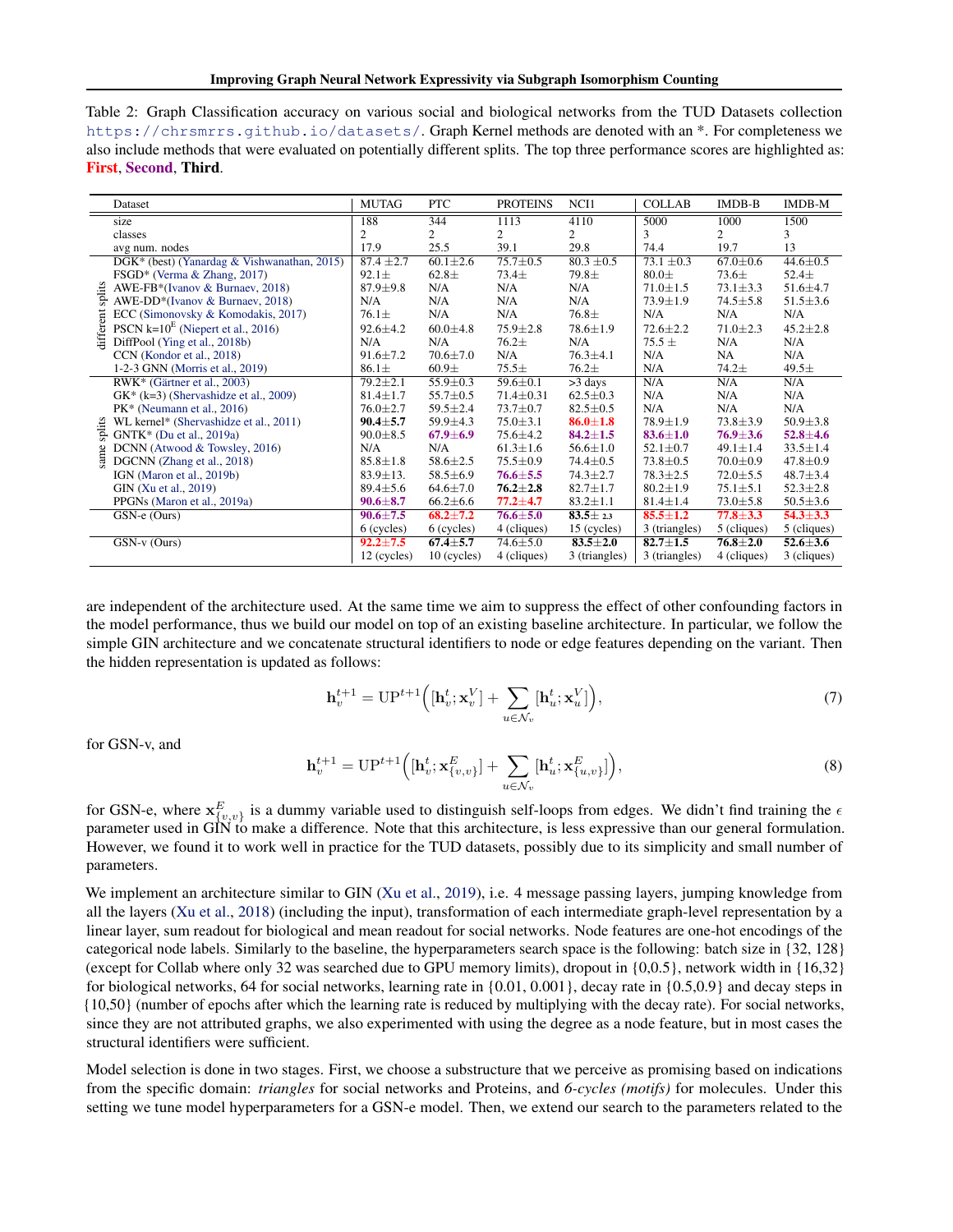|         | Dataset            | <b>MUTAG</b>   | <b>PTC</b>     | <b>PROTEINS</b> | NCI1            | <b>COLLAB</b>   | IMDB-B          | IMDB-M       |
|---------|--------------------|----------------|----------------|-----------------|-----------------|-----------------|-----------------|--------------|
| GSN-e   | batch size         | 32             | 128            | 32              | $\overline{32}$ | $\overline{32}$ | $\overline{32}$ | 32           |
|         | width              | 32             | 16             | 32              | 32              | 64              | 64              | 64           |
|         | decay rate         | 0.9            | 0.5            | 0.5             | 0.9             | 0.5             | 0.5             | 0.5          |
|         | decay steps        | 50             | 50             | 10              | 10              | 50              | 10              | 10           |
|         | dropout            | 0.5            | $\overline{0}$ | 0/5             | $\theta$        | $\theta$        | $\mathbf{0}$    | $\theta$     |
|         | 1r                 | $10^{-3}$      | $10^{-3}$      | $10^{-2}$       | $10^{-3}$       | $10^{-2}$       | $10^{-3}$       | $10^{-3}$    |
|         | degree             | N <sub>o</sub> | No             | N <sub>o</sub>  | N <sub>o</sub>  | N <sub>o</sub>  | No              | Yes          |
|         | substructure type  | graphlets      | motifs         | same            | graphlets       | same            | same            | same         |
|         | substrucure family | cycles         | cycles         | cliques         | cycles          | clique          | clique          | cliques      |
|         | k                  | 6              | 6              | $\overline{4}$  | 15              | 3               | 5               | 5            |
|         | batch size         | 32             | 128            | $\overline{32}$ | 32              | 32              | $\overline{32}$ | 32           |
|         | width              | 32             | 16             | 32              | 32              | 64              | 64              | 64           |
|         | decay rate         | 0.9            | 0.5            | 0.5             | 0.9             | 0.5             | 0.5             | 0.5          |
|         | decay steps        | 50             | 50             | 10              | 10              | 50              | 10              | 10           |
| $GSN-v$ | dropout            | 0.5            | $\overline{0}$ | 0.5             | $\theta$        | $\theta$        | $\Omega$        | $\mathbf{0}$ |
|         | 1r                 | $10^{-3}$      | $10^{-3}$      | $10^{-2}$       | $10^{-3}$       | $10^{-2}$       | $10^{-3}$       | $10^{-3}$    |
|         | degree             | No             | No             | No              | N <sub>o</sub>  | N <sub>o</sub>  | Yes             | Yes          |
|         | substructure type  | graphlets      | graphlets      | same            | same            | same            | same            | same         |
|         | substrucure family | cycles         | cycles         | cliques         | cycles          | cliques         | clique          | cliques      |
|         | k                  | 12             | 10             | 4               | 3               | 3               | 4               | 3            |

Table 3: Chosen hyperparameters for each the two GSN variants for each dataset

substructure collection: i.e. the maximum size  $k$  and motifs against graphlets. In all the molecular datasets we search cycles with  $k = 3, \ldots, 12$ , except for NCI1, where we also consider larger sizes due to the presence of large rings in the dataset (*macrocycles* [\(Liu et al.,](#page-6-0) [2017\)](#page-6-0)). For social networks, we searched cliques with  $k = 3, 4, 5$ . In Table 3 we report the hyperparameters chosen by our model selection procedure, including the best performing substructures.

The seven datasets<sup>6</sup> we chose are the intersection of the datasets used by the authors of our main baselines: the Graph Isomorphism Network (GIN) [\(Xu et al.,](#page-7-0) [2019\)](#page-7-0), a simple, yet powerful GNN with expressive power equal to the 1-WL test, and the Provably Powerful Graph Network (PPGN) [\(Maron et al.,](#page-6-0) [2019a\)](#page-6-0), a polynomial alternative to the Invariant Graph Network [\(Maron et al.,](#page-6-0) [2019b\)](#page-6-0), that increases its expressive power to match the 2-FWL. We also compare our results to other GNNs as well as Graph Kernel approaches. Our main baseline from the GK family is the Graph Neural Tangent Kernel (GNTK) [\(Du et al.,](#page-4-0) [2019a\)](#page-4-0), which is a kernel obtained from a GNN of infinite width. This operates in the Neural Tangent Kernel regime [\(Jacot et al.,](#page-5-0) [2018;](#page-5-0) [Allen-Zhu et al.,](#page-4-0) [2019;](#page-4-0) [Du et al.,](#page-4-0) [2019b\)](#page-4-0).

Table [2](#page-12-0) is an extended version of Table 1 of the main paper, where the most prominent methods are reported, regardless of the splits they were evaluated on. For DGK (best variant) [\(Yanardag & Vishwanathan,](#page-7-0) [2015\)](#page-7-0), FSGD [\(Verma & Zhang,](#page-7-0) [2017\)](#page-7-0), AWE [\(Ivanov & Burnaev,](#page-5-0) [2018\)](#page-5-0), ECC [\(Simonovsky & Komodakis,](#page-7-0) [2017\)](#page-7-0), PSCN [\(Niepert et al.,](#page-6-0) [2016\)](#page-6-0), DiffPool [\(Ying](#page-7-0) [et al.,](#page-7-0) [2018b\)](#page-7-0), CCN [\(Kondor et al.,](#page-5-0) [2018\)](#page-5-0) (slightly different setting since they perform a train, validation, test split), 1-2-3 GNN [\(Morris et al.,](#page-6-0) [2019\)](#page-6-0) and GNTK [\(Du et al.,](#page-4-0) [2019a\)](#page-4-0), we obtain the results from the original papers. For RWK [\(Gärtner](#page-5-0) [et al.,](#page-5-0) [2003\)](#page-5-0), GK [\(Shervashidze et al.,](#page-7-0) [2009\)](#page-7-0), PK [\(Neumann et al.,](#page-6-0) [2016\)](#page-6-0), DCNN [\(Atwood & Towsley,](#page-4-0) [2016\)](#page-4-0) and DGCNN [\(Zhang et al.,](#page-7-0) [2018\)](#page-7-0), we obtain the results from the DGCNN paper, where the authors reimplemented these methods and evaluated them with the same split. Similarly, we obtain the WLK [\(Shervashidze et al.,](#page-7-0) [2011\)](#page-7-0) and GIN [\(Xu et al.,](#page-7-0) [2019\)](#page-7-0) results from the GIN paper, and IGN [\(Maron et al.,](#page-6-0) [2019b\)](#page-6-0) and PPGN [\(Maron et al.,](#page-6-0) [2019a\)](#page-6-0) results from the PPGN paper.

# E. Related Work

Expressive power of GNNs and the WL hierarchy The seminal results in the theoretical analysis of the expressivity of GNNs [\(Xu et al.,](#page-7-0) [2019\)](#page-7-0) and k-GNNs [\(Morris et al.,](#page-6-0) [2019\)](#page-6-0) established that traditional message passing based GNNs are at most as powerful as the 1-WL test. Chen et al. [\(Chen et al.,](#page-4-0) [2019\)](#page-4-0) showed that graph isomorphism is equivalent to universal invariant function approximation. Maron et al. [\(Maron et al.,](#page-6-0) [2019b\)](#page-6-0) studied Invariant Graph Networks (IGN) constructed to be invariant to symmetry groups, which were later shown that in order to be universal they must involve tensors of order no less than linear w.r.t the graph size n [\(Maron et al.,](#page-6-0) [2019c;](#page-6-0) [Keriven & Peyré,](#page-5-0) [2019\)](#page-5-0). Similarly to [\(Morris et al.,](#page-6-0) [2019\)](#page-6-0), IGNs

<sup>&</sup>lt;sup>6</sup> more details on the description of the datasets and the corresponding tasks can be found at [\(Xu et al.,](#page-7-0) [2019\)](#page-7-0).